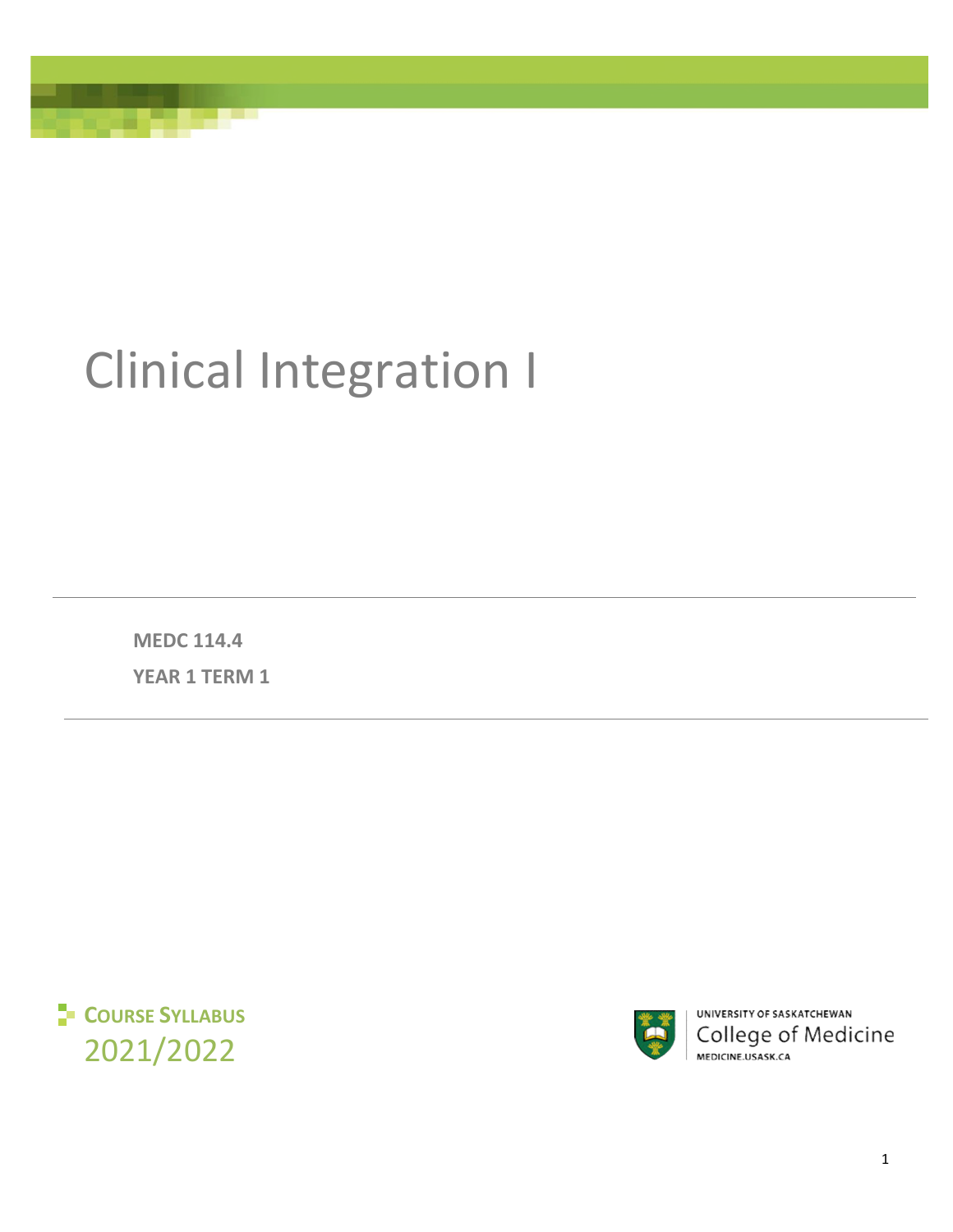*As we gather here today, we acknowledge we are on Treaty Six Territory and the Homeland of the Métis. We pay our respect to the First Nation and Métis ancestors of this place and reaffirm our relationship with one another. We recognize that in the course of your studies you will spend time learning in other traditional territories and Métis homelands. We wish you safe, productive and respectful encounters in these places.*

# **Clinical Integration I – Course Overview**

*The Covid-19 pandemic has caused significant changes to delivery of medical curriculum. We are planning to include in-person educational experiences, where possible, during the 2021-22 Fall Term. However, due to pandemic circumstances, the College of Medicine undergraduate education program may need to:* 

- *Modify curriculum content delivery outside of usual procedures and at short notice.*
- *Modify Course assessments which may need to be changed to a different format, or to have different weighting from that outlined in the syllabus.*

*As information becomes available, we will provide updates to students on any changes relating to content originally outlined in the syllabus.* 

**If you are on campus at any time, ensure you know what is required and expected of you:** One of the critical lessons learned in dealing with COVID-19 is knowing that situations can change and we must be flexible and ready to adjust our safety protocols. Instead of listing all of the relevant information in your course outline, the university has create[d a webpage w](https://covid19.usask.ca/students.php#Oncampusessentials)here all up-to-date information around returning to campus is listed. You are responsible for regularly checking the health and safety guidelines

<https://covid19.usask.ca/about/safety.php#Expectations>and knowing what is expected of you throughout the fall term. The College of Medicine has specific COVID protocols that are also important for you to be aware of and follow on the [College of Medicine website.](https://medicine.usask.ca/students/covid19.php)

# **COURSE DESCRIPTION**

This is the first of four courses in the Clinical Integration series. Clinical Integration I is designed to provide students with opportunities to gather and integrate knowledge and develop and apply clinical reasoning skills. These attributes will be further developed in the Clinical Integration II Course (Term 2).

Students will engage in Ethics, Skills for Interprofessional Education (SITE), Information Literacy, and Clinical Reasoning Cases aimed at developing critical thinking skills and integrating the information learned in the other courses during this term.

Completion of this course will contribute to attaining elements of the overall undergraduate program objectives [\(Program Learning Objectives\)](https://medicine.usask.ca/documents/ugme/PLOdoc.pdf).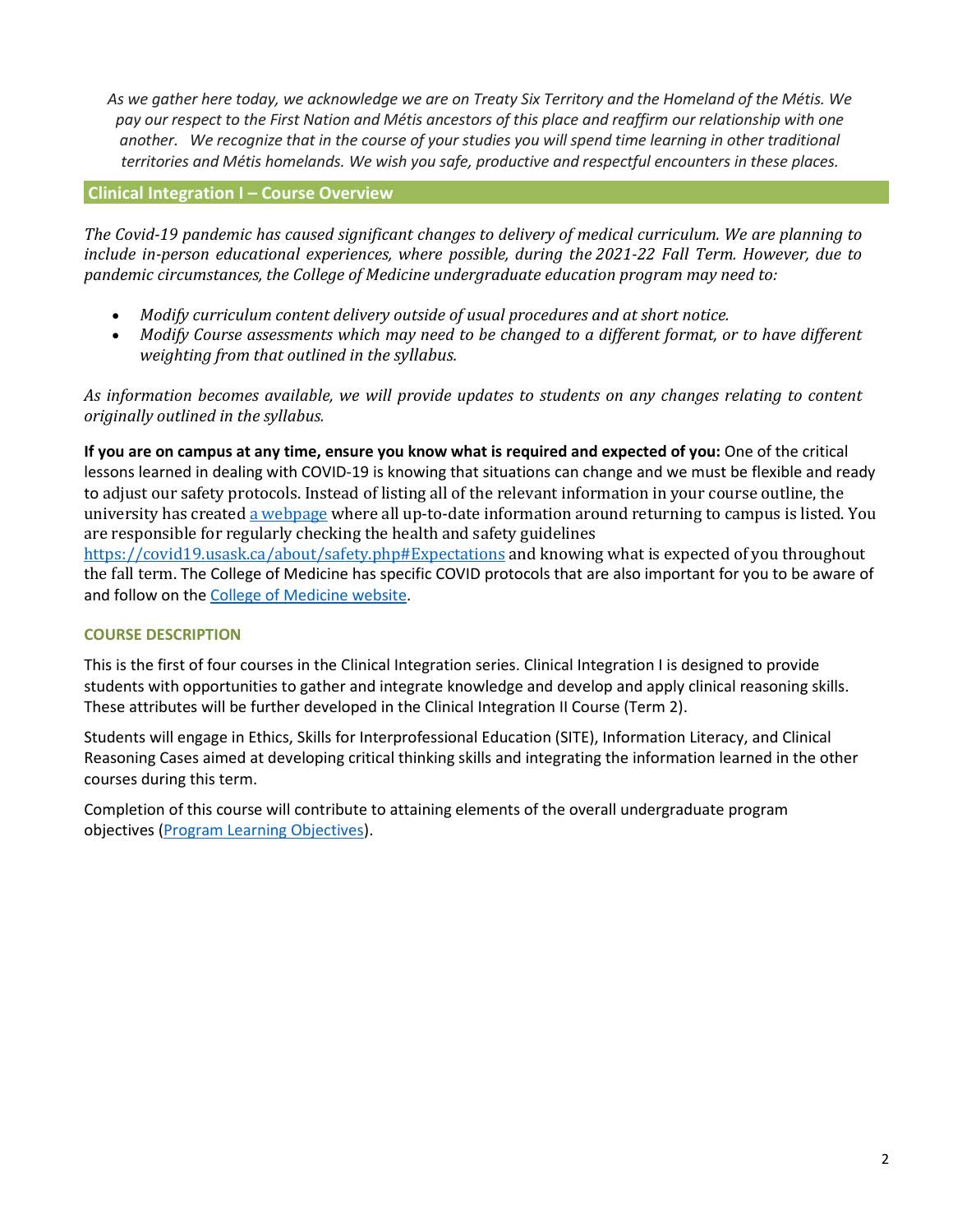$\overline{a}$ 

| Students will be able to utilize clinical reasoning to:                                                          |        |                                                                                                                                                                                                                                                                                                                                                                                |  |  |  |
|------------------------------------------------------------------------------------------------------------------|--------|--------------------------------------------------------------------------------------------------------------------------------------------------------------------------------------------------------------------------------------------------------------------------------------------------------------------------------------------------------------------------------|--|--|--|
| <b>Overarching Competency</b>                                                                                    |        | <b>Milestones</b>                                                                                                                                                                                                                                                                                                                                                              |  |  |  |
| Analyze the patient interview                                                                                    | Term 1 | Choose significant positives from a patient history.<br>1.<br>Ask relevant questions.<br>2.                                                                                                                                                                                                                                                                                    |  |  |  |
| Determine appropriate<br>٠<br>questions to understand the<br>disease process, illness<br>experience and relevant | Term 2 | Choose significant positives and negatives from a patient<br>1.<br>history.<br>Ask relevant questions and provide sound rationale.<br>2.                                                                                                                                                                                                                                       |  |  |  |
| patient context<br>Interpret the answers                                                                         | Term 3 | Ask questions to clarify significant positives and negatives<br>1.<br>from a patient history.<br>Ask questions relevant to the stratification of their<br>2.<br>differential diagnosis and provide sound rationale.<br>Frame questions to elicit accurate information.<br>3.                                                                                                   |  |  |  |
|                                                                                                                  | Term 4 | Ask questions to clarify significant positives and negatives<br>1.<br>from a patient history.<br>Ask questions relevant to the stratification of their<br>2.<br>differential diagnosis and provide sound rationale.<br>Frame questions to elicit accurate information.<br>3.<br>Analyze elements of a history where information was<br>4.<br>omitted, interpreted incorrectly. |  |  |  |

| Students will be able to utilize clinical reasoning to: |        |                   |                                                                                                                                                                                                         |  |
|---------------------------------------------------------|--------|-------------------|---------------------------------------------------------------------------------------------------------------------------------------------------------------------------------------------------------|--|
| <b>Overarching Competency</b>                           |        | <b>Milestones</b> |                                                                                                                                                                                                         |  |
| Analyze components of the<br>physical examination       | Term 1 | 1.                | Choose physical exam strategies to further define<br>elements of presenting problem.                                                                                                                    |  |
| Determine appropriate<br>maneuvers                      | Term 2 | 1.<br>2.          | Choose physical exam strategies to stratify differential<br>diagnosis.<br>Give the rationale for the choices.                                                                                           |  |
| Interpret the findings                                  | Term 3 | 1.<br>2.          | Choose physical exam strategies that are specific to the<br>working diagnosis.<br>Explain the significance of the expected positive and/or<br>negative findings.                                        |  |
|                                                         | Term 4 | 1.<br>2.          | Present a succinct case summary that includes relevant<br>positives and negatives from history and physical exam.<br>Use relevant positive and negative findings to support their<br>working diagnosis. |  |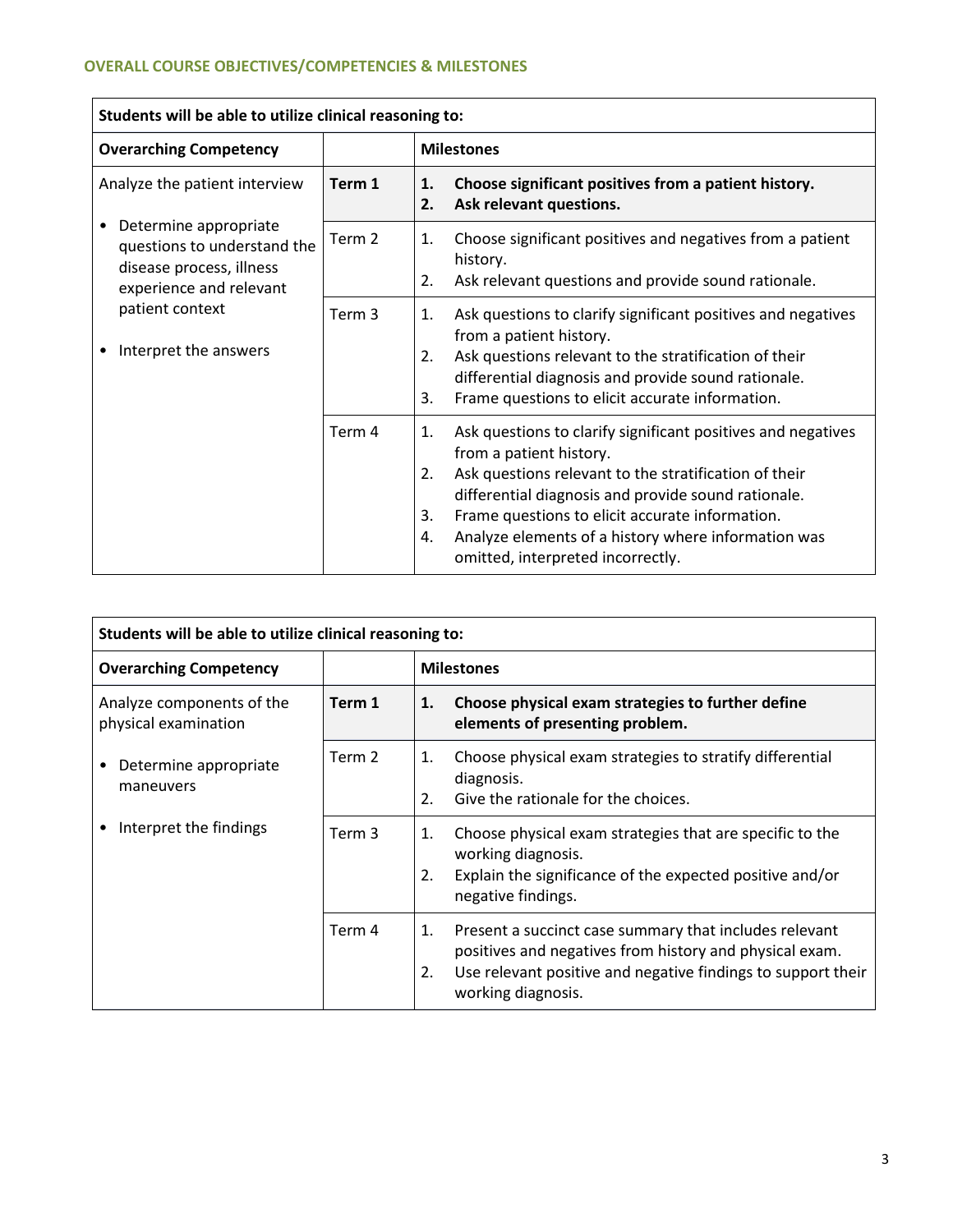| Students will be able to utilize clinical reasoning to:                                              |                   |                                                                                                                                                                                                                                                                               |  |  |  |
|------------------------------------------------------------------------------------------------------|-------------------|-------------------------------------------------------------------------------------------------------------------------------------------------------------------------------------------------------------------------------------------------------------------------------|--|--|--|
| <b>Overreaching Competency</b>                                                                       |                   | <b>Milestones</b>                                                                                                                                                                                                                                                             |  |  |  |
| Synthesize information to<br>develop a rational differential<br>diagnosis and a working<br>diagnosis | Term 1            | Use mnemonics (VINDICATE, VITAMINS-ABCDE) to develop a<br>1.<br>differential diagnosis.<br>Narrow the differential diagnosis based on identifying data<br>2.<br>(age, sex).                                                                                                   |  |  |  |
|                                                                                                      | Term 2            | Develop differential diagnoses using either mnemonics or<br>1.<br>systems.<br>2.<br>Stratify differential diagnoses by likelihood, seriousness,<br>outcome.<br>3.<br>Utilize data from history and physical exam to support the<br>differential diagnosis.                    |  |  |  |
|                                                                                                      | Term <sub>3</sub> | Develop differential diagnoses using either mnemonics or<br>1.<br>systems.<br>2.<br>Stratify differential diagnoses by likelihood, seriousness,<br>outcome, acuity/chronicity.<br>Utilize data from history and physical exam to support the<br>3.<br>differential diagnosis. |  |  |  |
|                                                                                                      | Term 4            | Use relevant positive and negative findings to support their<br>1.<br>working diagnosis.<br>Account for 2 other diagnoses with sound rationale for not<br>$\overline{2}$ .<br>choosing them as the top diagnosis.                                                             |  |  |  |

| Students will be able to utilize clinical reasoning to:                                            |                   |                                                                                                                                                                                                                                                                                                             |  |  |  |
|----------------------------------------------------------------------------------------------------|-------------------|-------------------------------------------------------------------------------------------------------------------------------------------------------------------------------------------------------------------------------------------------------------------------------------------------------------|--|--|--|
| <b>Overarching Competency</b>                                                                      |                   | <b>Milestones</b>                                                                                                                                                                                                                                                                                           |  |  |  |
| Analyze management                                                                                 | Term 1            | Identify social determinants of health that might affect<br>1.<br>management strategies.                                                                                                                                                                                                                    |  |  |  |
| Determine appropriate<br>investigations<br>Interpret the information<br>Synthesize the information | Term 2            | Choose investigations that will help stratify differential<br>1.<br>diagnoses with appropriate rationale.<br>Utilize concepts of false positive/negatives, pretest probability.<br>2.<br>3.<br>Consider the impact of social determinants of health on<br>management strategies.                            |  |  |  |
| to further define the<br>patient's problem                                                         | Term <sub>3</sub> | Choose investigations that will help stratify differential<br>1.<br>diagnoses with appropriate rationale.<br>Utilize concepts of false positive/negatives, pretest probability.<br>2.<br>3.<br>Incorporate principles of shared decision making.                                                            |  |  |  |
|                                                                                                    | Term 4            | Incorporate principles of shared decision making.<br>1.<br>Use resources like "Choosing Wisely."<br>2.<br>3.<br>Identify examples from shadowing/Discipline Specific Patient<br>Encounters or other clinical sessions where management was<br>redundant, excessive or negatively affected patient outcomes. |  |  |  |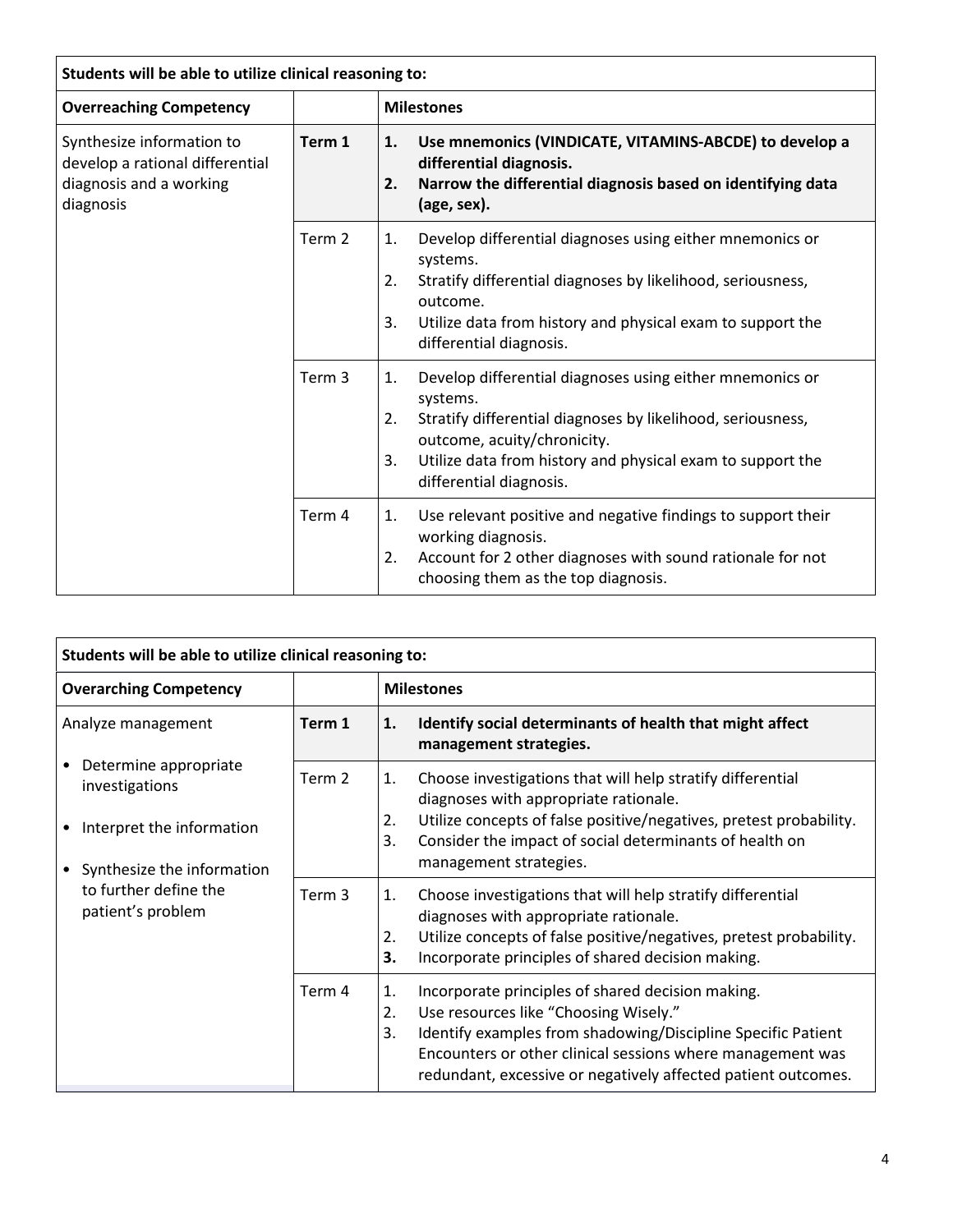| Students will be able to utilize clinical reasoning to: |        |                                                                                                                                                                       |  |  |
|---------------------------------------------------------|--------|-----------------------------------------------------------------------------------------------------------------------------------------------------------------------|--|--|
| <b>Overarching Competency</b>                           |        | <b>Milestones</b>                                                                                                                                                     |  |  |
| Analyze diagnostic errors<br>Identify common errors in  | Term 1 | Bias - describe effects of bias on patient interactions.<br>1.<br>Diagnostic timeout - outline the procedures and steps in an<br>2.<br>effective diagnostic time-out. |  |  |
| information gathering and<br>synthesis                  | Term 2 | Identify when and where errors are made in information<br>1.<br>gathering.                                                                                            |  |  |
| Develop strategies to decrease<br>errors in diagnosis   | Term 3 | Identify where errors occur in all aspects of clinical<br>1.<br>medicine.<br>2.<br>Utilize principles of Choosing Wisely.                                             |  |  |
|                                                         | Term 4 | Utilize strategies to prevent diagnostic error.<br>1.                                                                                                                 |  |  |

| Students will be able to demonstrate ethico-legal reasoning |                   |                                                                                                                                                                                                                                                                                                                                                                                                                                                                      |  |  |  |
|-------------------------------------------------------------|-------------------|----------------------------------------------------------------------------------------------------------------------------------------------------------------------------------------------------------------------------------------------------------------------------------------------------------------------------------------------------------------------------------------------------------------------------------------------------------------------|--|--|--|
| <b>Overarching Competency</b>                               |                   | <b>Milestones</b>                                                                                                                                                                                                                                                                                                                                                                                                                                                    |  |  |  |
|                                                             | Term 1            | 1. Identify legal and ethical principles, theories, and issues<br>relevant to practical clinical settings.<br>2. Demonstrate knowledge of conflicting ethical principles and<br>perspectives.<br>3. Analyze legal and ethical problems in a rational and logical<br>manner.<br>4. Recognize personal biases and the impact of his/her own<br>morals, beliefs and values.<br>5. Propose rationally justified solutions and approaches to<br>legal and ethical issues. |  |  |  |
|                                                             | Term 2            | 1. Identify legal and ethical principles, theories, and issues<br>relevant to practical clinical settings.<br>2. Demonstrate knowledge of conflicting ethical principles and<br>perspectives.<br>3. Analyze legal and ethical problems in a rational and logical<br>manner.<br>4. Recognize personal biases and the impact of his/her own<br>morals, beliefs and values.<br>5. Propose rationally justified solutions and approaches to legal<br>and ethical issues. |  |  |  |
|                                                             | Term <sub>3</sub> | 1. Identify legal and ethical principles, theories, and issues<br>relevant to practical clinical settings.<br>2. Demonstrate knowledge of conflicting ethical principles and<br>perspectives.<br>3. Analyze legal and ethical problems in a rational and logical<br>manner.<br>4. Recognize personal biases and the impact of his/her own<br>morals, beliefs and values.<br>5. Propose rationally justified solutions and approaches to legal<br>and ethical issues. |  |  |  |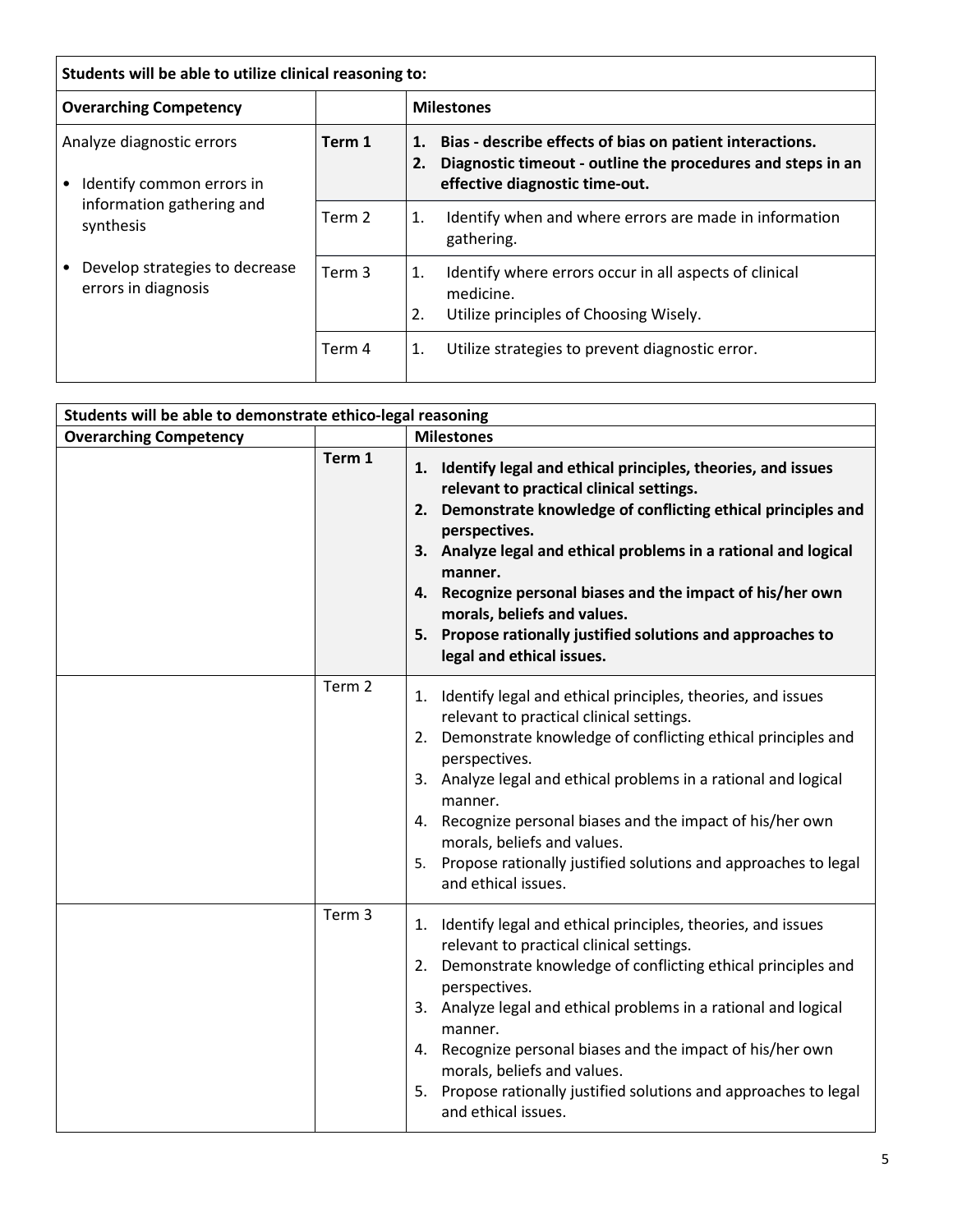| <b>Overarching Competency</b> |        | <b>Milestones</b>                                                                                                                                                                                                                                                                                                                         |
|-------------------------------|--------|-------------------------------------------------------------------------------------------------------------------------------------------------------------------------------------------------------------------------------------------------------------------------------------------------------------------------------------------|
|                               | Term 4 | 1. Identify legal and ethical principles, theories, and issues<br>relevant to practical clinical settings.<br>2. Demonstrate knowledge of conflicting ethical principles and<br>perspectives.<br>3. Analyze legal and ethical problems in a rational and logical<br>manner.<br>4. Recognize personal biases and the impact of his/her own |
|                               |        | morals, beliefs and values.                                                                                                                                                                                                                                                                                                               |
|                               |        | Propose rationally justified solutions and approaches to legal<br>5.<br>and ethical issues.                                                                                                                                                                                                                                               |

| Students will be able to utilize Patient-Centered Clinical Method (PCCM) to:                     |        |                                                                                                                                                          |  |  |
|--------------------------------------------------------------------------------------------------|--------|----------------------------------------------------------------------------------------------------------------------------------------------------------|--|--|
| <b>Overarching Competency</b>                                                                    |        | <b>Milestones</b>                                                                                                                                        |  |  |
| Integrate illness experience and<br>patient context into active shared<br>decision-making around | Term 1 | Identify the elements of feelings, ideas, effect on function,<br>1.<br>and expectations (FIFE) in the interview<br>Assess level of health literacy<br>2. |  |  |
| management.                                                                                      | Term 2 | Identify the elements of FIFE in the interview<br>1.<br>Identify relevant elements of Patient context (including social<br>2.<br>determinants of health) |  |  |
|                                                                                                  | Term 3 | Use FIFE and patient context to negotiate management<br>1.                                                                                               |  |  |
|                                                                                                  | Term 4 | Demonstrate principles of Shared Decision-Making<br>1.                                                                                                   |  |  |

| Students will be able to demonstrate effective Information Literacy skills to find relevant information: |        |                                                                                                                     |  |  |
|----------------------------------------------------------------------------------------------------------|--------|---------------------------------------------------------------------------------------------------------------------|--|--|
| <b>Overarching Competency</b>                                                                            |        | <b>Milestones</b>                                                                                                   |  |  |
|                                                                                                          | Term 1 | Describe the publishing processes and trends.<br>1.<br>Analyse patient websites.                                    |  |  |
|                                                                                                          | Term 2 | Formulate a PICO (patient, intervention, control, outcome)<br>1.<br>question.<br>Conduct literature searches.<br>2. |  |  |
|                                                                                                          | Term 3 | Formulate PICO.<br>$\mathbf{1}$ .<br>Conduct literature searches.<br>2.                                             |  |  |
|                                                                                                          | Term 4 | Utilize clinical trial, drug advisories, and mobile apps, and<br>1.<br>apply to patient problems.                   |  |  |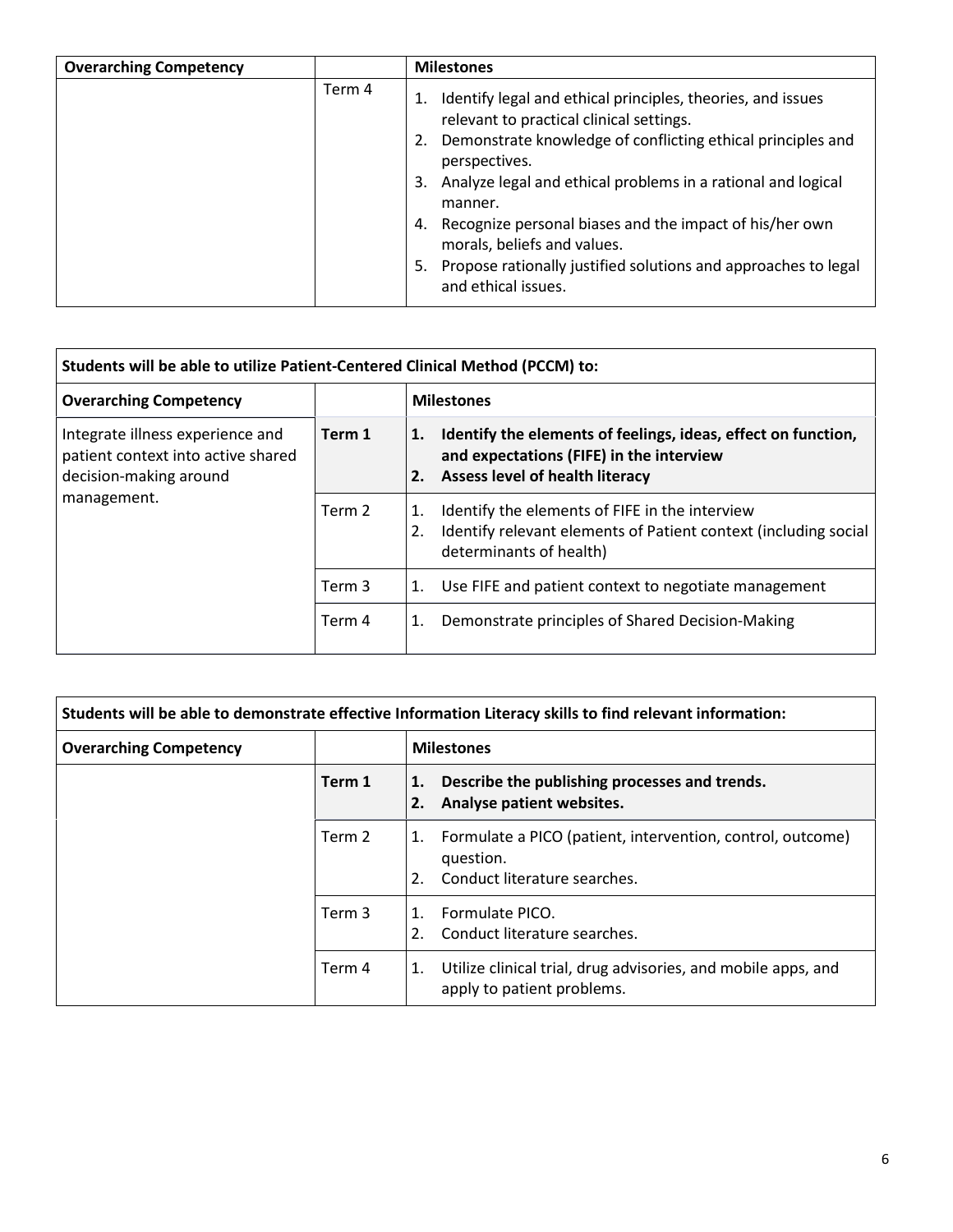| Students will be able to Critically Appraise pertinent information |        |    |                                                                                                                                                                                 |  |
|--------------------------------------------------------------------|--------|----|---------------------------------------------------------------------------------------------------------------------------------------------------------------------------------|--|
| <b>Overarching Competency</b>                                      |        |    | <b>Milestones</b>                                                                                                                                                               |  |
|                                                                    | Term 1 | 1. | Given 2-3 websites or articles, chooses which is best to<br>answer a patient problem or question.                                                                               |  |
|                                                                    | Term 2 | 1. | Appraise a provided article using templates.                                                                                                                                    |  |
|                                                                    | Term 3 | 1. | Find an applicable article to answer a clinical question OR<br>Appraise a guideline.                                                                                            |  |
|                                                                    | Term 4 | 1. | Utilize critical appraisal skills to participate in a Journal Club<br>type of activity OR link to self-directed learning OR find,<br>appraise an article, and prepare a précis. |  |

| Students will be able to demonstrate Self-Directed Learning: |                                                                                              |        |          |                                                                                                 |  |
|--------------------------------------------------------------|----------------------------------------------------------------------------------------------|--------|----------|-------------------------------------------------------------------------------------------------|--|
|                                                              | <b>Overarching Competency</b>                                                                |        |          | <b>Milestones</b>                                                                               |  |
| 5 Steps of Self-directed Learning<br>(SDL)                   |                                                                                              | Term 1 | 1.       | Given a clinical question, search for an answer, present the<br>result and receive feedback.    |  |
| ٠                                                            | self-assessment of learning                                                                  | Term 2 | 1.       | Of several problems presented:<br>Choose one, work through the steps of self directed learning. |  |
| $\bullet$                                                    | needs;<br>independent identification,<br>analysis, and synthesis of<br>relevant information; | Term 3 | 1.<br>2. | Formulate a clinical question.<br>Work thought the 5 steps of SDL.                              |  |
|                                                              |                                                                                              | Term 4 | 1.<br>2. | Formulate a clinical question.<br>Work thought the 5 steps of SDL.                              |  |
| ٠                                                            | appraisal of the credibility of<br>information sources;                                      |        |          |                                                                                                 |  |
| ٠                                                            | presentation of the findings                                                                 |        |          |                                                                                                 |  |
| ٠                                                            | feedback on these skills.                                                                    |        |          |                                                                                                 |  |

| <b>Students will be able to exhibit Professionalism</b> |        |                                                                                                       |  |  |
|---------------------------------------------------------|--------|-------------------------------------------------------------------------------------------------------|--|--|
| <b>Overarching Competency</b>                           |        | <b>Milestones</b>                                                                                     |  |  |
|                                                         | Term 1 | Display professional attitudes towards peers, tutors, all<br>1.<br>teaching and administrative staff. |  |  |
|                                                         | Term 2 | Display professional attitudes towards peers, tutors, all<br>1.<br>teaching and administrative staff. |  |  |
|                                                         | Term 3 | Display professional attitudes towards peers, tutors, all<br>1.<br>teaching and administrative staff. |  |  |
|                                                         | Term 4 | Display professional attitudes towards peers, tutors, all<br>1.<br>teaching and administrative staff. |  |  |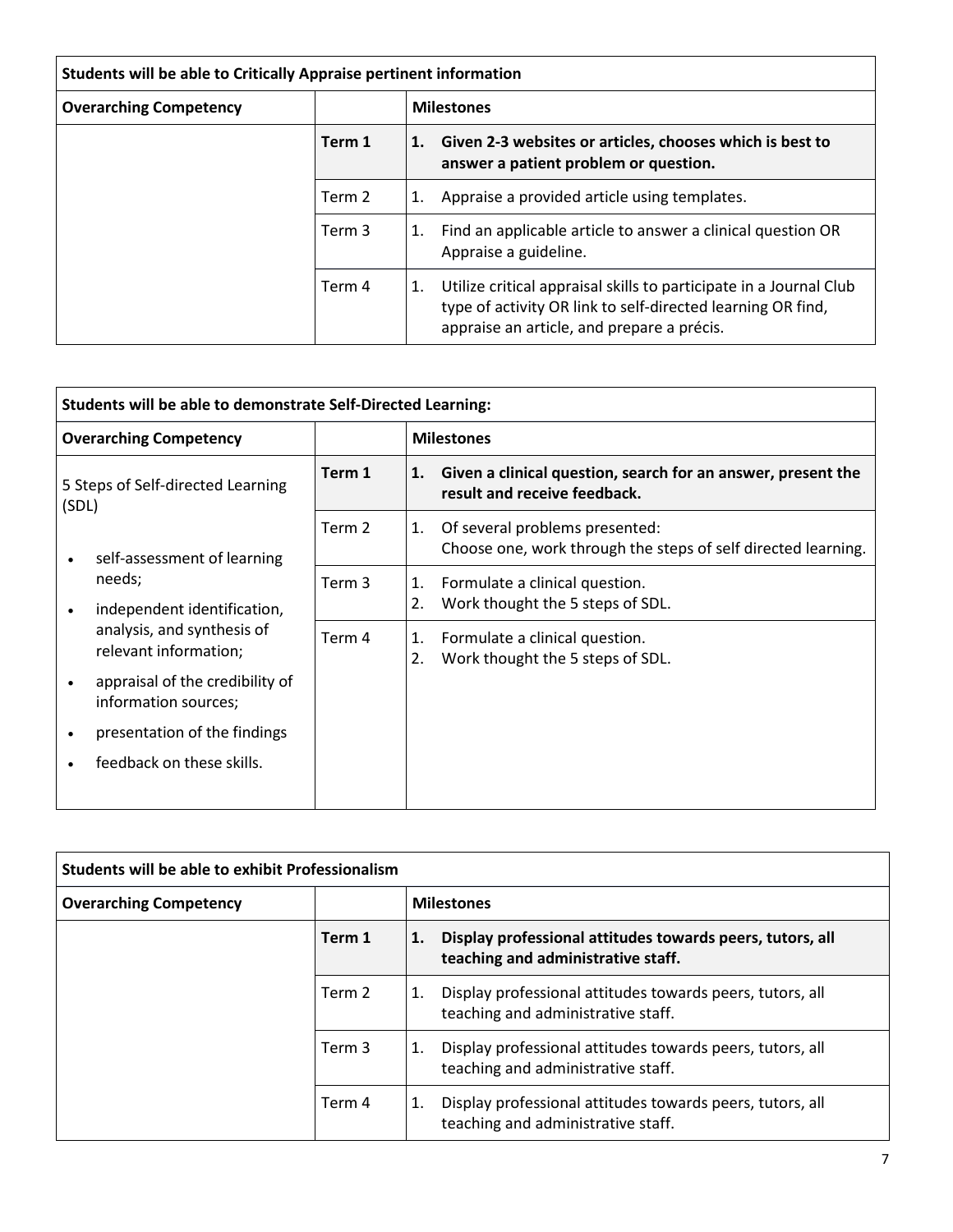| Students will be able to Collaborate effectively: |        |                                                                                                                                                             |
|---------------------------------------------------|--------|-------------------------------------------------------------------------------------------------------------------------------------------------------------|
| <b>Overarching Competency</b>                     |        | <b>Milestones</b>                                                                                                                                           |
|                                                   | Term 1 | Demonstrate skills for interprofessional collaboration related to:<br><b>Professional identity (also in SIMS)</b><br>1.<br><b>Role clarification</b><br>2.  |
|                                                   | Term 2 | Demonstrate skills for interprofessional collaboration related to:<br>Team functioning<br>1.<br>Conflict resolution<br>2.                                   |
|                                                   | Term 3 | Demonstrate skills for interprofessional collaboration related to:<br>InterProfessional Communication.<br>$\mathbf{1}$ .<br>2.<br>Collaborative leadership. |
|                                                   | Term 4 | Putting it all together: utilize all 6 collaborative<br>1.<br>InterProfessional competencies.                                                               |

Information on literal descriptors for grading in the College of Medicine at the University of Saskatchewan can be found in the [Pre-Clerkship Student Information Guide](https://medicine.usask.ca/documents/ugme/syllabi/student-guide-to-pre-clerkship.pdf) – Student Assessment Section

More information on the Academic Courses Policy on course delivery, examinations and assessment of student learning can be found at:<http://policies.usask.ca/policies/academic-affairs/academic-courses.php>NOTE: The College of Medicine a specific policies and procedures for course delivery, exams and assessment that can found on the [Policies, Procedures and Forms p](https://medicine.usask.ca/students/undergraduate/policies.php)age of the College of Medicine website.

The University of Saskatchewan Learning Charter is intended to define aspirations about the learning experience that the University aims to provide, and the roles to be played in realizing these aspirations by students, instructors and the institution. A copy of the Learning Charter can be found at: [www.usask.ca/university\\_secretary/LearningCharter.pdf](http://www.usask.ca/university_secretary/LearningCharter.pdf)

# **COURSE CONTACTS**

Course Director: Dr. Andrea Symon [– andrea.symon@usask.ca –](mailto:andrea.symon@usask.ca) (306) 374-2404

Clinical Integration Courses Chair: Dr. Deirdre Andres – [d.andres@usask.ca](mailto:d.andres@usask.ca) – (306) 966-5354

Pre-Clerkship Administrative Coordinator: Sonja MacDonald – [sonja.macdonald@usask.ca](mailto:sonja.macdonald@usask.ca) - (306) 966-5354

Year One Administrative Assistant: Amy Pollock Afseth [– amy.pollock@usask.ca](mailto:amy.pollock@usask.ca) – (306) 966-7202

#### **COURSE SCHEDULE**

Please check One45 **DAILY** to ensure that the most current schedule information. The latest a change can be made to a session (unless it is a true emergency) is 48 hours in advance of the scheduled sessions. If changes are made to a session which has already been scheduled in One45, affected students will be notified directly via email by the course administrators.

All learning objectives (course, module, and session) can be accessed on the College of Medicine/Curriculum website under the appropriate year and course. A print version is also available. Please access the link below for the most current objectives.

<https://share.usask.ca/medicine/one45/kbase/Curriculum.aspx>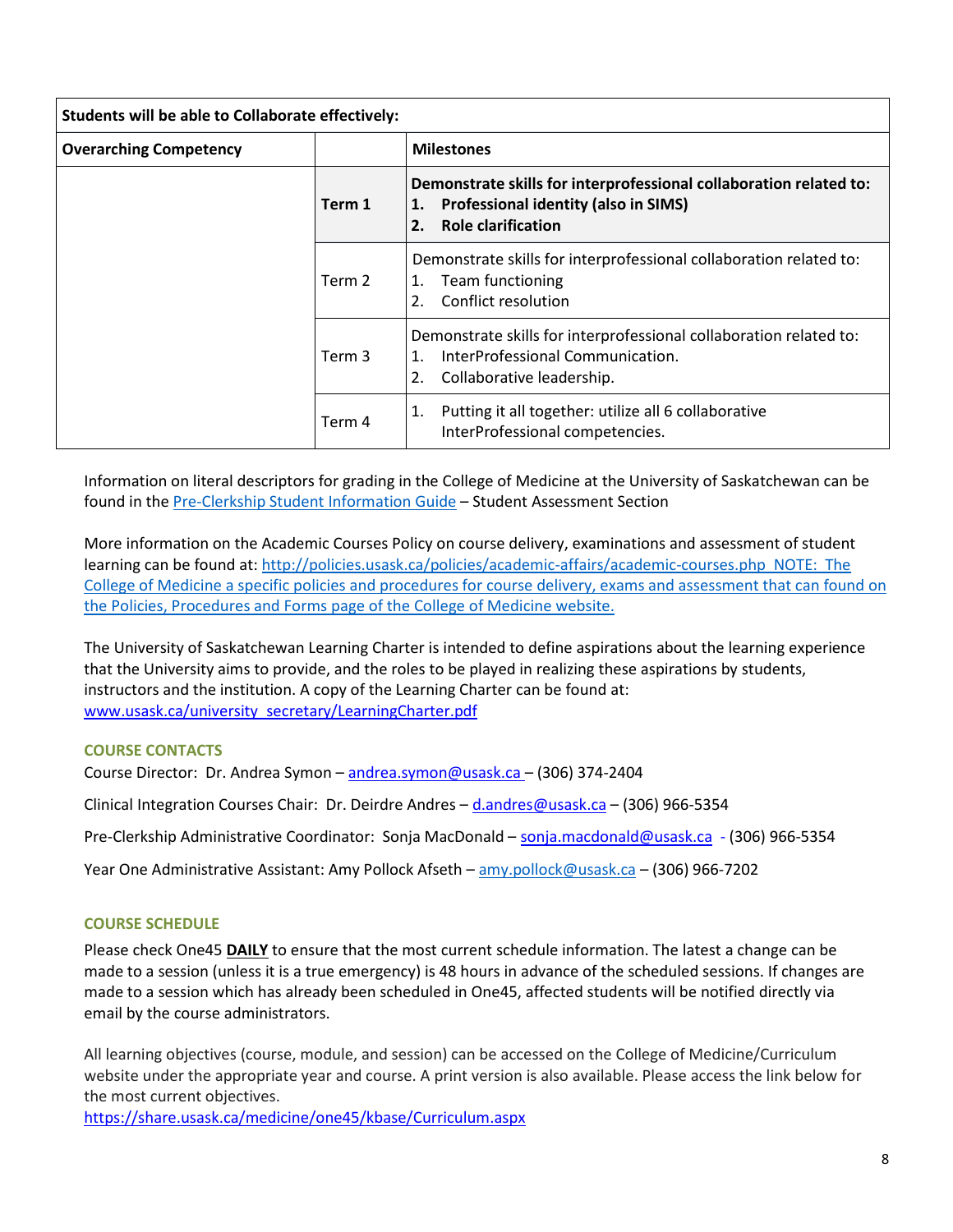| <b>Date</b>                   | <b>Time</b>   | <b>Topic</b>                                    |
|-------------------------------|---------------|-------------------------------------------------|
| Friday, August 13, 2021       | 9:30-11:20    | <b>Information Literacy #1*</b>                 |
|                               | $1:30-2:20$   | Course Introduction and Introduction            |
| Wednesday September 1, 2021   |               | to Clinical Reasoning                           |
|                               | $2:30 - 3:20$ | Ethics #1                                       |
| Wednesday, September 22, 2021 | 1:30-2:20     | Ethics #2                                       |
|                               | 2:30-4:20     | Ethics Small Groups #1                          |
| Wednesday, September 29, 2021 | 1:30-2:20     | Ethics #3                                       |
|                               | 2:30-4:20     | Ethics Small Groups #2                          |
| Wednesday, October 13, 2021   | 1:30-4:20     | <b>Clinical Reasoning Session</b>               |
| Monday, October 18, 2021      | 1:30-2:20     | Clinical Reasoning Session (Case #1)            |
| Wednesday, October 27, 2021   | 2:30-4:20     | SITE 1.1 Session (1st release time)             |
| Wednesday, November 3, 2021   | 2:30-4:20     | SITE 1.1 Session (2 <sup>nd</sup> release time) |
| Monday, November 8, 2021      | 9:30-11:20    | Clinical Reasoning Session(Case #2)             |
| Monday, November 15, 2021     | 8:30-9:50     | <b>Information Literacy #2**</b>                |
| Wednesday, November 17, 2021  | $1:30 - 4:20$ | Clinical Reasoning Session (Case #3)            |
| Tuesday, November 23, 2021    | $1:30 - 4:20$ | Clinical Reasoning Session (Case #4)            |
| Thursday, December 2, 2021    | See One45     | <b>Final Exam</b>                               |

\* Note that the August 13 session will be delivered asynchronously and online, but that the material will become available on this date.

\*\* The November 15 session will be used for delivery of group presentations – see Description of Assessments for more details.

# **COURSE DELIVERY**

Sessions vary in length and are scheduled throughout the term. Students will learn through a variety of methods, including: small group with facilitators, large group sessions, and independent self-directed learning. Students will also be oriented to working in cooperative small groups for the cases. These cases are designed to help students develop a general approach to common clinical problems. The complexity of the problems increases as students progress through the four Clinical Integration courses. Learning is student-directed. A clinician facilitator helps to guide students through the case (e.g. answering questions for clarification, redirecting them if they get off track, etc). Objectives and pre-reading (if required) will be posted prior to each case. Information about each case is is released one week prior to the case session.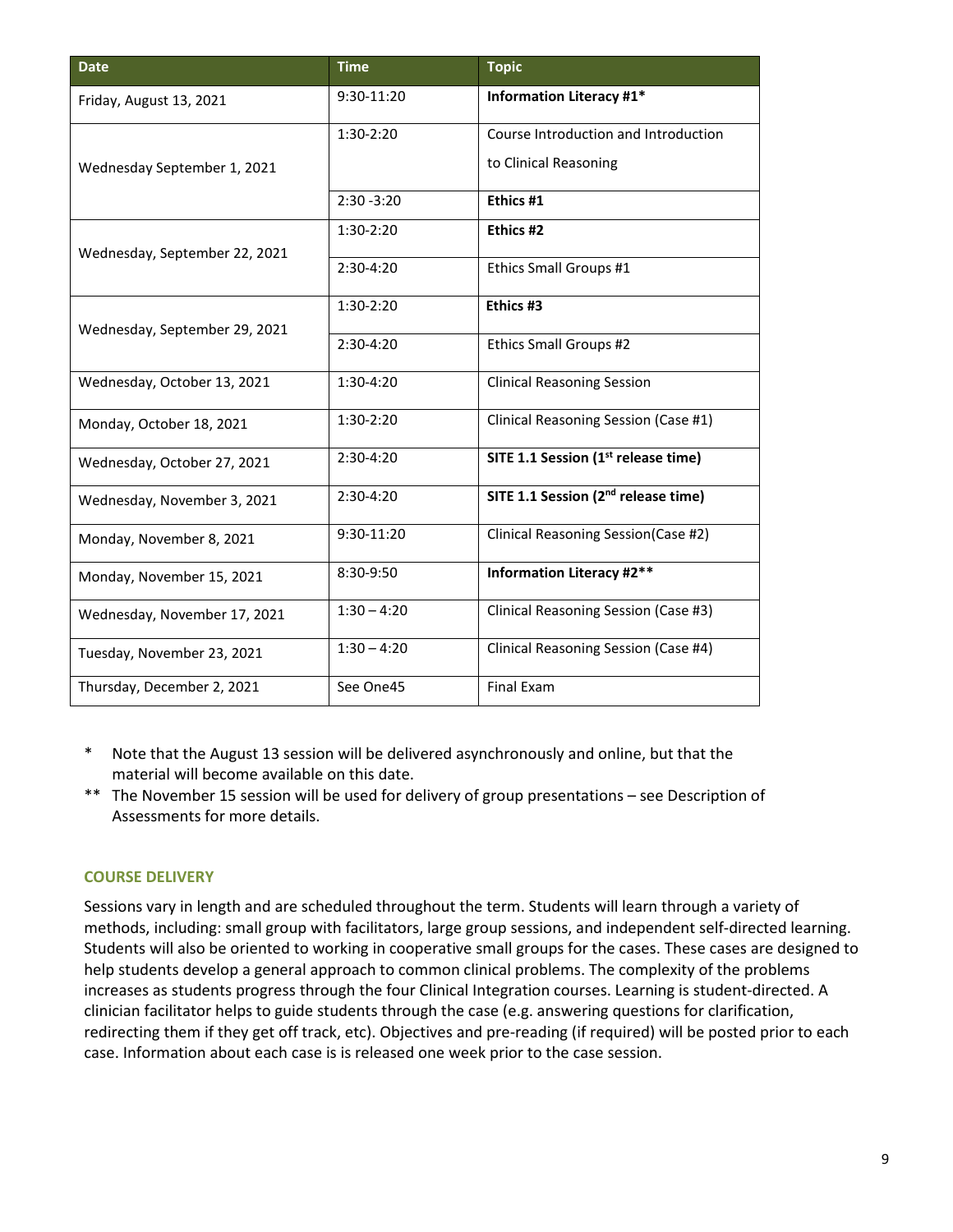The following are resources, but not required.

#### Undergraduate Diagnostic Imaging Fundamentals E-Book

The Undergraduate Diagnostic Imaging Fundamentals, by Dr. Brent Burbridge (MD, FRCPC) is an e-book resource to augment the presentation for imaging of common clinical conditions. Guiding principles related to minimizing radiation exposure, requesting appropriate imaging, and static images are enhanced and discussed. Additionally, users can access other imaging from the Dicom viewer (ODIN) to further advance their experience with viewing diagnostic imaging pathologies.

#### <https://openpress.usask.ca/undergradimaging/>

Doing Right: A Practical Guide to Ethics for Medical Trainees and Physicians, 3rd Edition by Philip Hebert (Oxford University Press, Toronto, 2009, ISBN 9780199005529). The text can be purchased in the U of S Bookstore.

Sections in Case Workbook by Dr. K. Ogle on the Four Principles: Beneficence, Non-Maleficence, Autonomy, and Justice (Pages 11-17). Workbook accessible on One45.

#### **COURSE MATERIAL ACCESS**

Rubrics and marks for assignments will be posted in **One45**. Relevant handouts will be visible in **Canvas**. Cases will be released on Canvas one week prior to the start of the Clinical Reasoning Case session. Students can track their progress towards competencies using the "Grades" link in the left-menu of the Canvas course. Students can also use the "Grades" to view grades and feedback on graded quizzes and assignments.

Course materials, including syllabus, sessions, objectives, required reading, forms, and other relevant documents are posted as handouts in One45. Cases will be released on Canvas one week prior to the case session.

Suggested preparation for each session includes review of patient-centred interview techniques, physical examination, and clinical skills relevant to the case topics.

#### **COURSE ASSESSMENT OVERVIEW**

**The Clinical Integration I course will utilize both formative and summative assessments.** 

**Formative Assessment** - Working through the Clinical Reasoning Cases gives the student the opportunity to apply knowledge from multiple courses including Clinical Skills, Medicine & Society, and Principles of Biomedical Sciences. It also provides students with an opportunity to work on the clinical reasoning skills introduced in this course. A competency-based framework will be used to help students determine their own mastery of those objectives marked "formative" (see the "Overall Course Objective/Competency Components" section for more details) for their own learning purposes only. This process provides formative feedback about the student's medical knowledge and reasoning and helps to prepare the student for assessments in subsequent Clinical Integration courses.

**Summative Assessment** – In addition to the assignments outlined below, there will be a number of questions within the Clinical Reasoning Cases that assess content from the Ethics and Information Literacy modules that will utilize competency-based assessment in a summative manner. For the objectives/competencies corresponding to these modules and marked "summative", students must achieve "competence" over the course of the term (see the "Overall Course Objective/Competency Components" section for more details on achieving competence). The SITE module will also be summatively assessed, but not assessed in the Clinical Reasoning Cases.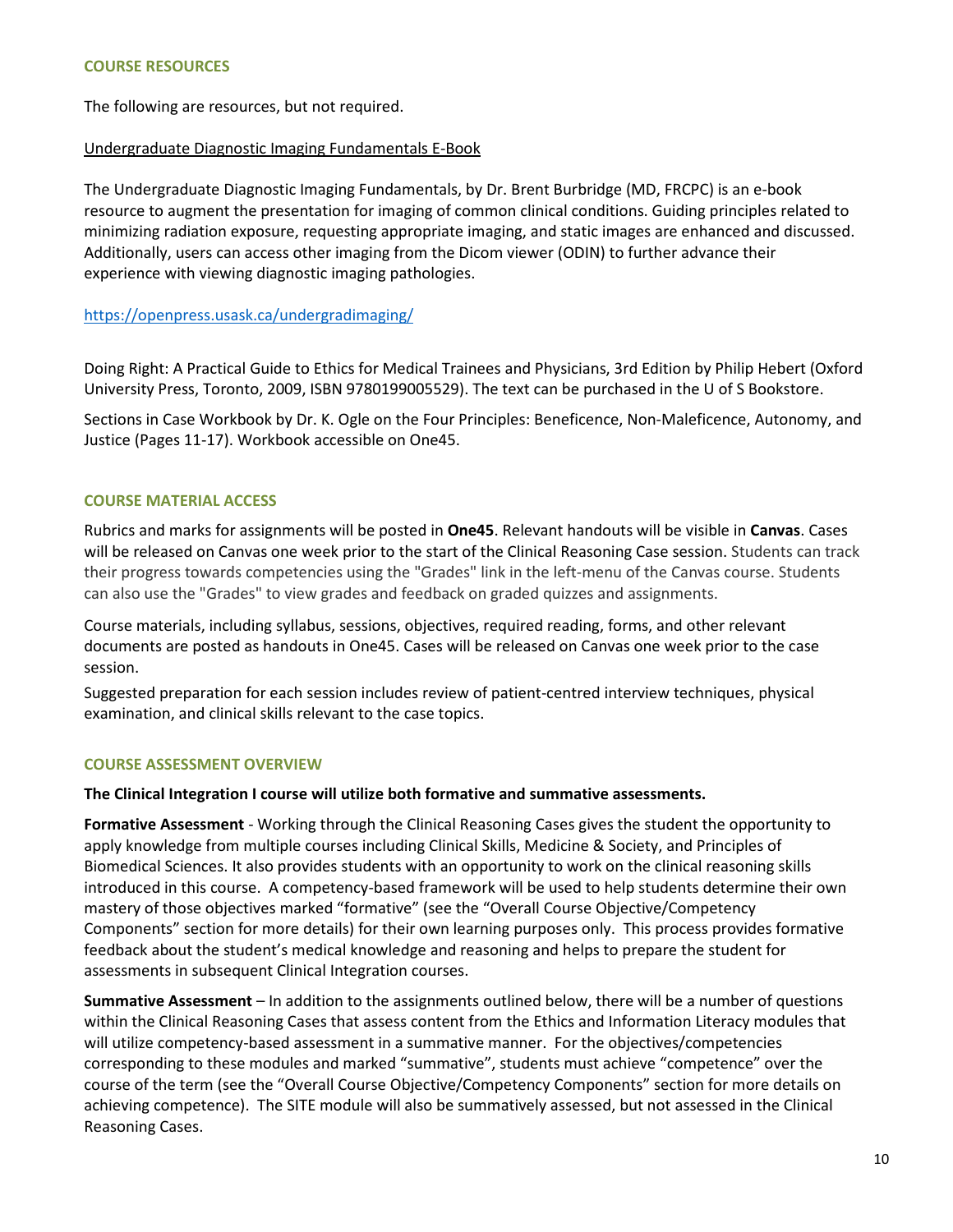#### **OVERALL COURSE OBJECTIVE/COMPETENCY COMPONENTS**

During this term, students will be introduced to Competency-Based Medical Education (CBME).

In order for a student to progress from the early stages of learning to the level of competence necessary to function in a clinical setting, we would expect them to be able to demonstrate that they are competent at least as many times over the term as described in the table below across all assessment points aligned with that particular competency. As students will have approximately double the opportunities throughout the term for assessment of each competency, it is expected that feedback will be provided earlier in the term and will be better able to target individual education needs.

For those objectives marked as "formative" the following table outlines the number of successful competency assessments we would anticipate a competent student SHOULD be able to accrue over the term. For those objectives marked as "summative" the following table outlines the number of successful competency assessments that a student is REQUIRED to accrue over the course of the term.

\*\*All assignments are mandatory to complete.

| <b>Objectives/Competencies</b>                                                                                                                                                                          | Where competency may<br>be assessed                                                                 | <b>Number of successful</b><br>competency assessments<br>to display competence |
|---------------------------------------------------------------------------------------------------------------------------------------------------------------------------------------------------------|-----------------------------------------------------------------------------------------------------|--------------------------------------------------------------------------------|
| Milestones                                                                                                                                                                                              |                                                                                                     |                                                                                |
| 1. Utilize Clinical Reasoning (CR) in:                                                                                                                                                                  |                                                                                                     |                                                                                |
| Analyzing the patient interview:<br>• To determine appropriate questions required to understand the<br>disease process, illness experience, and relevant patient context.<br>• To interpret the answers | Cases<br><b>Final Exam</b><br>(Formatively Assessed)                                                | 5                                                                              |
|                                                                                                                                                                                                         |                                                                                                     |                                                                                |
| Analyzing components of the physical examination:<br>• To determine appropriate maneuvers.<br>• To interpret the findings.                                                                              | Cases<br><b>Final Exam</b><br>(Formatively Assessed)                                                | 5                                                                              |
|                                                                                                                                                                                                         |                                                                                                     |                                                                                |
| Synthesizing information to develop a rational differential diagnosis and a<br>working diagnosis                                                                                                        | Cases<br><b>Final Exam</b><br>(Formatively Assessed)                                                | 5                                                                              |
|                                                                                                                                                                                                         |                                                                                                     |                                                                                |
| <b>Analyzing management:</b><br>• To determine appropriate investigations.<br>• To interpret the information<br>• To synthesize the information to further define the patient's<br>problem.             | Cases<br><b>Final Exam</b><br>(Formatively Assessed)                                                | n/a                                                                            |
|                                                                                                                                                                                                         |                                                                                                     |                                                                                |
| <b>Analyzing diagnostic errors:</b><br>• To identify common errors in information gathering and synthesis.<br>• To develop strategies to decrease errors in diagnosis                                   | Clinical Reasoning/<br><b>Bias Lectures</b><br>Cases<br><b>Final Exam</b><br>(Formatively Assessed) | 3                                                                              |
|                                                                                                                                                                                                         |                                                                                                     |                                                                                |
| Utilize the Patient-Centered Clinical Method (PCCM) to integrate illness<br>2.<br>experience and patient context into active shared decision-making<br>around management.                               | Cases<br><b>Final Exam</b><br>(Formatively Assessed)                                                | 5                                                                              |
|                                                                                                                                                                                                         |                                                                                                     |                                                                                |
| Demonstrate ethico-legal reasoning.<br>3.                                                                                                                                                               | Cases<br><b>Final Exam</b>                                                                          | 8                                                                              |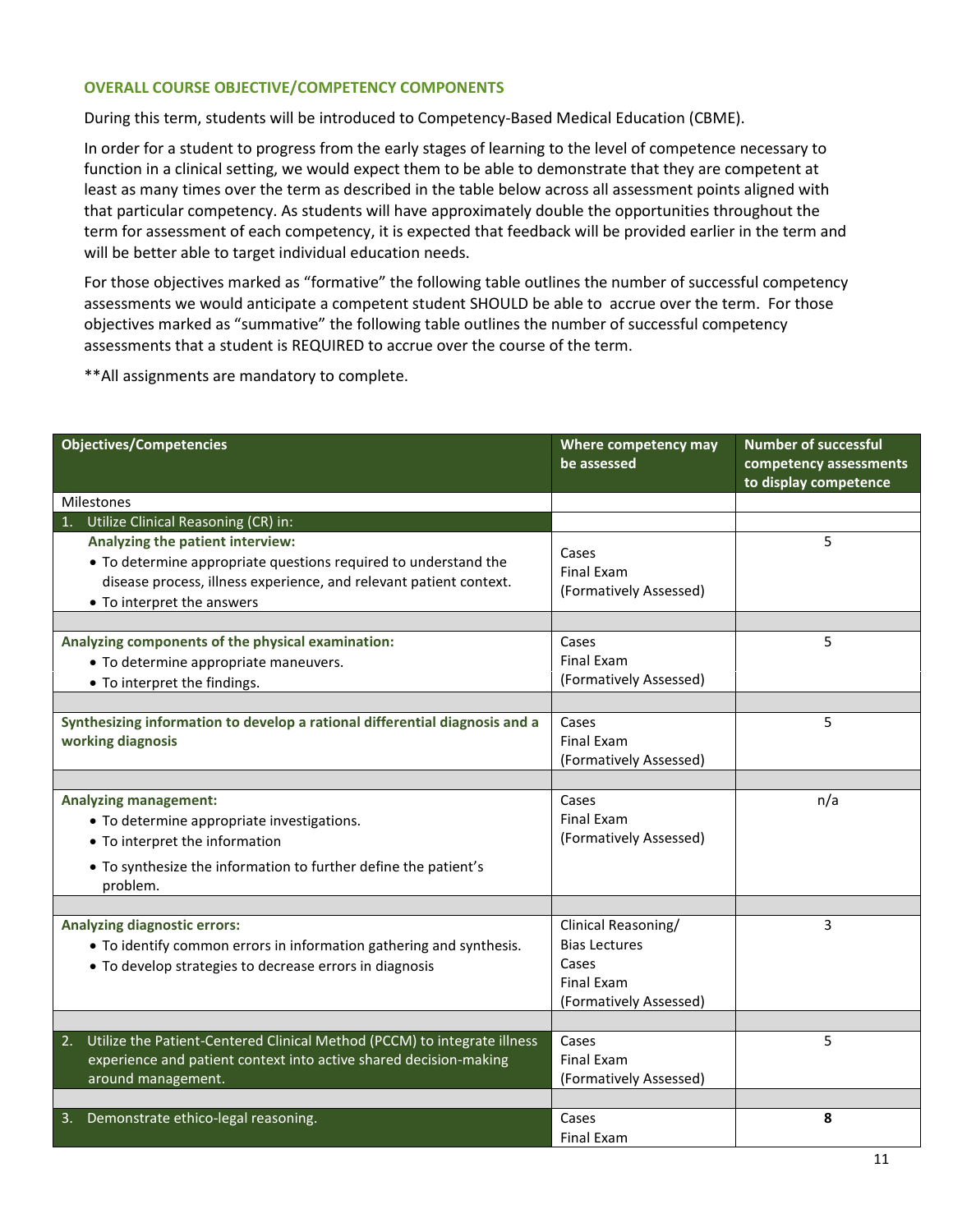|    |                                                                                    | <b>Ethics Assignment</b><br>(Summatively Assessed)                                          |     |
|----|------------------------------------------------------------------------------------|---------------------------------------------------------------------------------------------|-----|
|    | • See Ethics Module for Milestones.                                                |                                                                                             |     |
|    |                                                                                    |                                                                                             |     |
| 4. | Demonstrate effective information literacy skills to find relevant<br>information. | Cases<br><b>Information Literacy</b><br>Assignments<br>Final Exam<br>(Summatively Assessed) | 2   |
|    | • See Information Literacy Module for Milestones.                                  |                                                                                             |     |
|    |                                                                                    |                                                                                             |     |
|    | 5. Critically appraise pertinent information.                                      | <b>Formatively Assessed</b>                                                                 | n/a |
|    |                                                                                    |                                                                                             |     |

|    | <b>Objectives/Competencies</b>                                                                         | Where competency may<br>be assessed | <b>Number of successful</b><br>competency assessments<br>to display competence |
|----|--------------------------------------------------------------------------------------------------------|-------------------------------------|--------------------------------------------------------------------------------|
|    |                                                                                                        |                                     |                                                                                |
| 6. | Demonstrate self-directed learning.                                                                    | <b>Formatively Assessed</b>         | n/a                                                                            |
|    | • See Self-Directed Learning Module for Milestones.                                                    |                                     |                                                                                |
|    |                                                                                                        |                                     |                                                                                |
|    | Exhibit professionalism.                                                                               |                                     | n/a                                                                            |
|    | Failure to exhibit professional behaviour will be adjudicated on an<br>$\ast$<br>individualized basis. | <b>Individually Assessed</b>        |                                                                                |
|    |                                                                                                        |                                     |                                                                                |
| 8. | Collaborate effectively.                                                                               | <b>SITE Assignment</b>              |                                                                                |
|    | • See Skills for Interprofessional Education (SITE) Module for<br>milestones.                          | (Summatively Assessed)              |                                                                                |

# **EXAM PROCTORING**

Due to pandemic related circumstances, examinations during this course may be delivered remotely. In that event, proctoring software or other remote invigilation methods will be employed concurrently during the examination to ensure academic integrity of the assessment.

# **MIDTERM AND FINAL EXAMINATION SCHEDULING**

Midterm and final examinations must be written on the date scheduled.

Students should avoid making prior travel, employment, or other commitments for in-term exams and final exams. If a student is unable to write an exam through no fault of their own for medical or other valid reasons, they should refer to the College of Medicine [Deferred Exam policy and procedure.](https://medicine.usask.ca/policies/deferred-exams.php)

#### **RUBRICS**

Where applicable, rubrics for all assignments will be posted on One45 for the relevant session. For those assignments submitted via Canvas they are also posted in Canvas. In the event of a discrepancy between the two versions, that posted on Canvas shall be taken to be correct.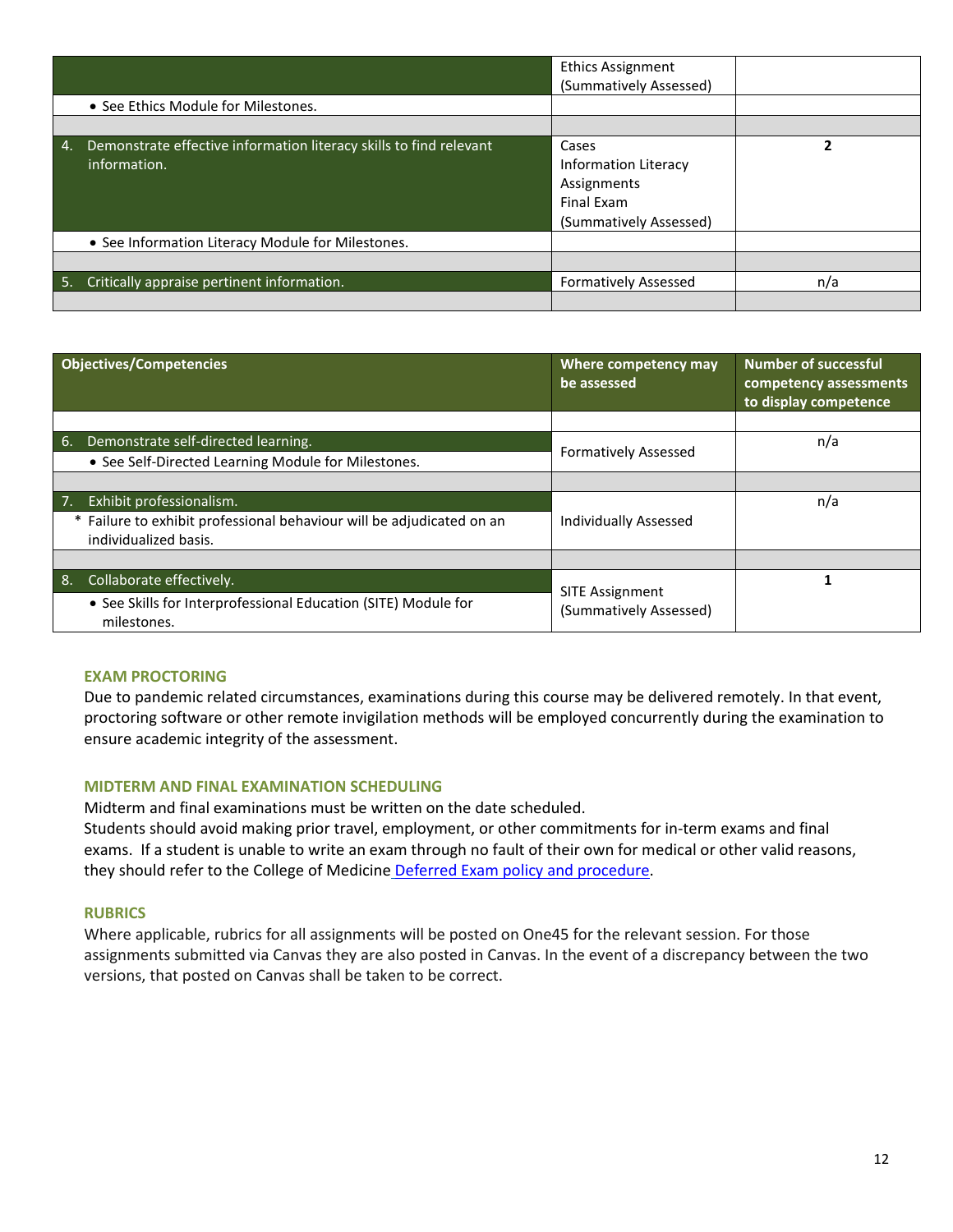#### **DESCRIPTION OF ASSESSMENTS:**

Full details will be provided during the course orientation.

| <b>Assessment 1:</b> | <b>Information Literacy Assignment I</b>                                                                                                                                                                                                                                                       |
|----------------------|------------------------------------------------------------------------------------------------------------------------------------------------------------------------------------------------------------------------------------------------------------------------------------------------|
| Due Date:            | Friday, September 3, 2021                                                                                                                                                                                                                                                                      |
| Description:         | Group assignment on assessing the quality of a medical journal. Detailed description and rubric<br>will be posted on Canvas and One45 on August 13, 2021.                                                                                                                                      |
| <b>Assessment 2:</b> | <b>Ethics Written Assignment</b>                                                                                                                                                                                                                                                               |
| Due Date:            | Wednesday, October 6, 2021                                                                                                                                                                                                                                                                     |
| Description:         | The required written assignment will be a discussion of one of several cases in a short essay.<br>Detailed description and rubric will be posted on Canvas and One45.                                                                                                                          |
| <b>Assessment 3:</b> | <b>SITE Written Assignment</b>                                                                                                                                                                                                                                                                 |
| Due Date:            | Friday, November 12, 2021                                                                                                                                                                                                                                                                      |
| Description:         | A written assignment using the student's experience in their interprofessional group.<br>Questions will be related to the competencies from the CIHC competency framework &<br>their key elements. Detailed description and rubric will be posted on Canvas and One45.                         |
|                      |                                                                                                                                                                                                                                                                                                |
| <b>Assessment 4:</b> | <b>Information Literacy Assignment II</b>                                                                                                                                                                                                                                                      |
| Due Date:            | Monday, November 15, 2021                                                                                                                                                                                                                                                                      |
| Description:         | With your assigned group, present your evaluation of a patient education web site (assignment,<br>along with course materials will be made available on October 25, 2021) during scheduled class<br>time on November 15th. Detailed description and rubric will be posted on Canvas and One45. |
| Cases:               |                                                                                                                                                                                                                                                                                                |
| Due Date:            | 11:59PM the day prior to the case session.                                                                                                                                                                                                                                                     |
| Despcription:        | Questions found within the Cases will be individually answered and facilitator graded, but<br>formatively assessed (excluding Ethics and Information Literacy content). Detailed<br>description and rubric will be posted on Canvas and One45.                                                 |
| <b>Final Exam:</b>   |                                                                                                                                                                                                                                                                                                |
| Date:                | Thursday, December 2, 2021                                                                                                                                                                                                                                                                     |

Description: Case-based questions similar to those found within the Cases throughout the term. Will incorporate all course modules, with the exception of SITE and be formatively assessed, with the exception of Ethics and Information Literacy content. Students who are unsuccessful on the final exam will be offered the opportunity for remediation for their own learning, but it is only required remediation if they have failed a summatively assessed competency.

# **COURSE POLICY FOR SUCCESSFUL COMPLETION & REMEDIATION**

For successful course completion for the purposes of promotion, students will achieve the minimum number of successful competency assessment points in the Ethics, Information Literacy and SITE modules. Points can be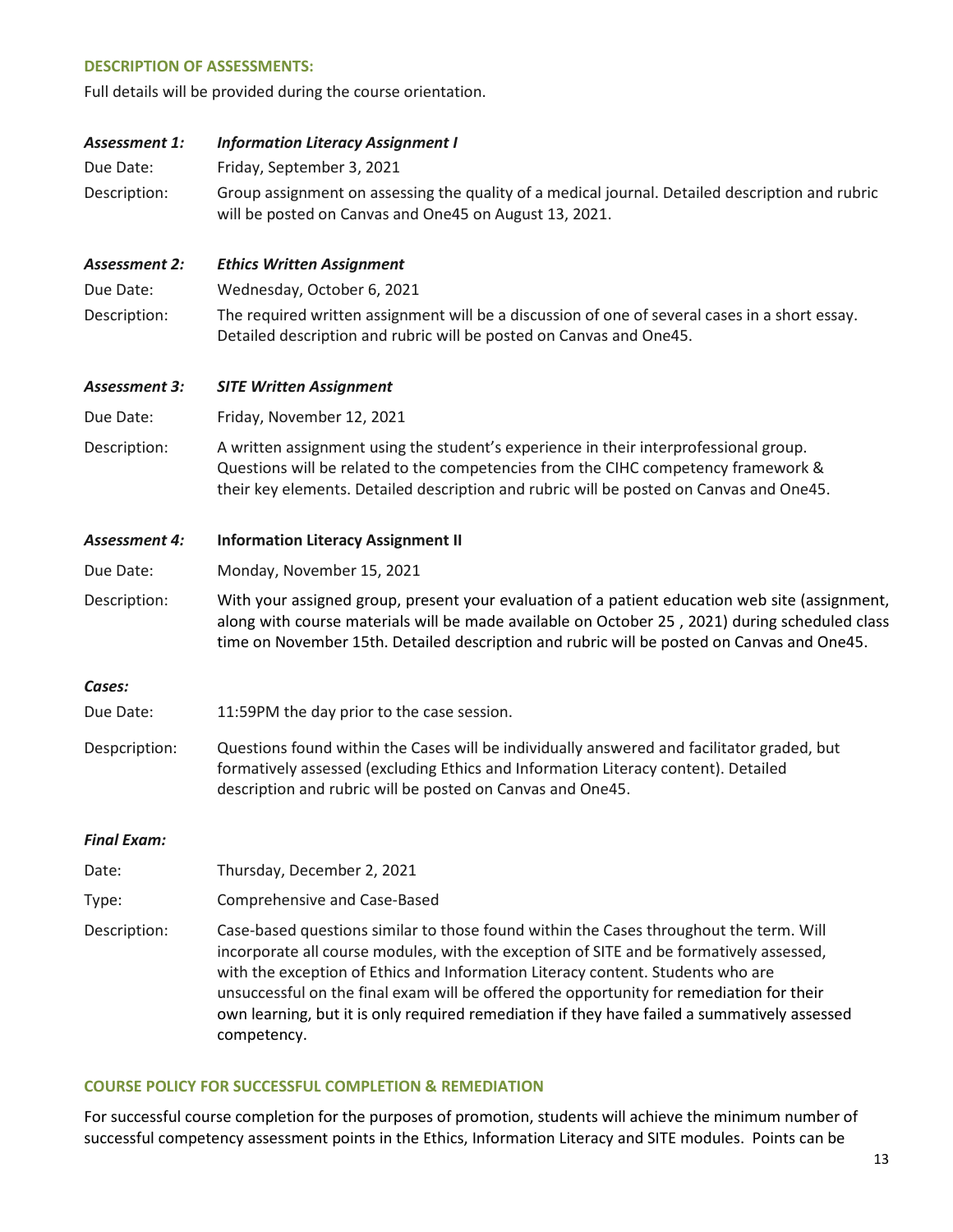accrued toward summative competencies on the final exam. The remainder of course content will be formatively assessed. Students who fail a **summative** competency **must** remediate, while students who fail a **formative** competency will be **offered** remediation for their own learning purposes. All assignments must be completed and failure to submit all assignments will result in course failure.

#### **REMEDIATION AND COURSE FAILURE**

If a student fails to meet one or two course objectives/competencies that are summatively assessed (i.e Ethics and Information Literacy), they may be offered remediation and supplemental assessment to a maximum of one remediation attempt per objective/competency. All assignments must be completed and failure to submit all assignments will result in course failure. Failure of more than two course objectives/competencies or failure of remediation will result in a course failure. Note: failure of the "exhibits professionalism" objectives/competency may result in an outright course failure. Students who are eligible for remediation will be required to meet with the Course Director and/or Course Chair and Academic Support Specialist to identify areas of weakness and develop a structured remediation and learning plan and complete a supplemental assessment. After the final examination period, the implications of failing to successfully complete course components will be adjudicated at the Term 1 Promotions Committee and a final decision to grant remediation/supplemental work will be determined by the Student Academic Management Committee.

Students who do not accrue the expected number of competency points for the remainder of the course objectives/competencies over the term will be considered to have difficulty in Clinical Reasoning and applying the Patient Centered Clinical Method. These students will be required to meet with the Course Director and will be offered an opportunity to develop an individualized learning plan to remediate these objectives.

A key component of competency based learning is self monitoring toward competency. To aid students, we will be monitoring students' progress, identifying those students who appear to be at risk of not meeting competency(ies), and additional support offered. In addition, students who identify for themselves that they are having issues are strongly encouraged to reach out.

# **ASSESSMENT REVIEW**

Students will not be provided opportunity to view their examination questions/papers as part of a group or individual review process. In the event of specific module or exam failure, a student may contact the appropriate Module Director, Course Director or Course Chair to arrange an opportunity to identify concepts or content areas where difficulty was experienced during the examinations. Students will not be provided copies of the cases or exam questions.

# **ATTENDANCE EXPECTATIONS**

See **Student Information Guide** for MD Program Attendance and Absence policy.

# **What are Expectations for Attendance in Clinical Integration I?**

See the Attendance Policy for expectations. It is expected that students will attend all sessions unless absence is unavoidable. Attendance at small group sessions is mandatory. Unexplained absences should expect to receive a Breach of Professionalism report which may include academic consequences.

#### **How is Attendance Documented?**

Attendance will be taken during the session.

#### **COURSE EVALUATIONS QUALITY IMPROVEMENT**

The following changes reflect course quality review recommendations and student feedback: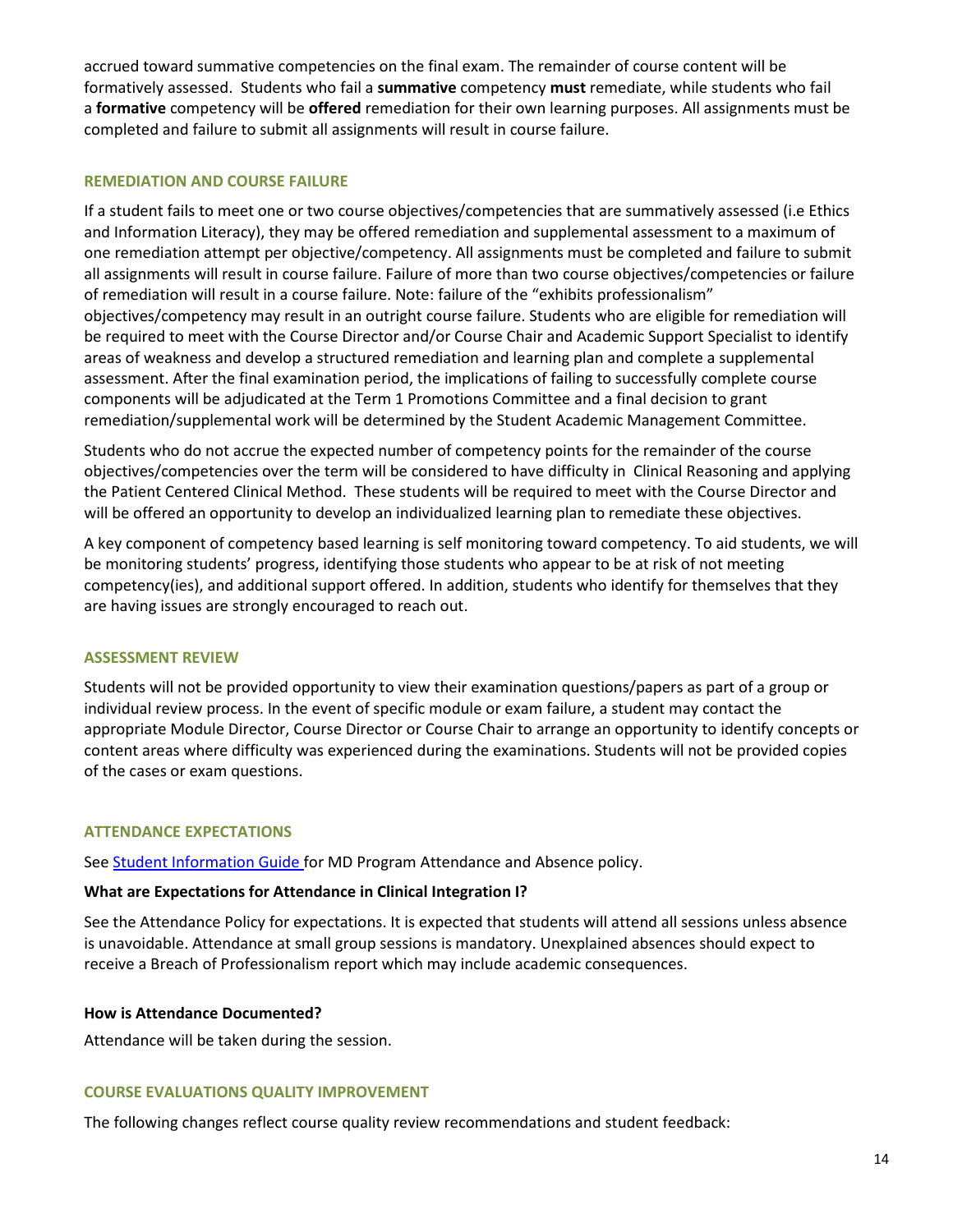- 1. The addition of formal Clinical Reasoning Teaching.
- 2. Use of Cases to reinforce Clinical Integration Content and content of other courses.
- 3. Cases are reviewed and altered annually to reflect up-to-date clinical content and student and tutor feedback.
- 4. Move to competency based assessment to ensure students are meeting the objectives of the course.

# **IMPORTANT GUIDELINES FOR THIS TRANSITION TERM**

During this transition term it is important that we undertake in-person elements of this class safely. In order to do this the university has developed a set of expectations and safety protocols that all students must adhere to if they are to engage in in-person activity.

# **Throughout the term:**

- **Protect the pack:** Right now, the impact of student choices and activities when not on campus cannot be separated from time spent on campus. In order to "protect the pack", the university is asking all students who are doing in-person work to be mindful and do whatever possible to lower the risk that you will contract COVID-19 and bring it onto campus.
- **Know what is required and expected of you:** One of the critical lessons learned in dealing with COVID-19 is knowing that situations can change and we must be flexible and ready to adjust our safety protocols. Instead of listing all of the relevant information in your course outline, the university has created [a webpage](https://covid19.usask.ca/students.php#Oncampusessentials) where all up-to-date information around returning to campus is listed. **You are responsible** for **regularly** checking the health and safety guideline[s https://covid19.usask.ca/about/safety.php#Expectations](https://covid19.usask.ca/about/safety.php#Expectations) and knowing what is expected of you throughout the fall term.
- **Follow all guidance:** Students are expected to follow all guidance provided by the University's Pandemic Recovery/Response Team (PRT), College/Department, professors, lab instructors, TAs, and any other staff member involved in the in-person academic program activities (e.g., Protective Services, Safety Resources).

**Key channels of communication**: If there is a need for the class to pause meeting in-person for a period of time you will be notified. If this occurs, you will be provided with detailed information on what you will need to do in place of the in-person class sessions (e.g., read content posted in Canvas, complete learning activities in Canvas).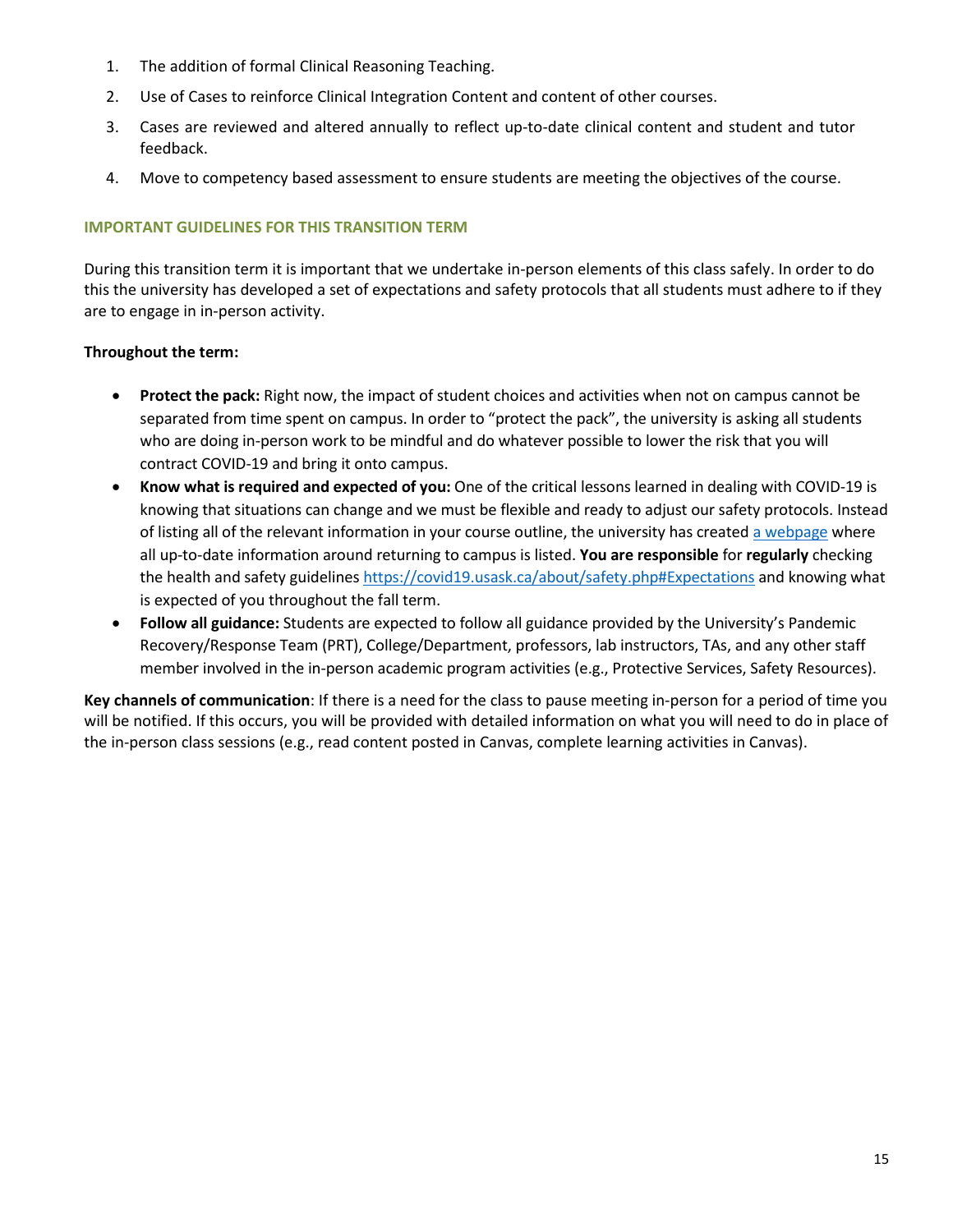# **COURSE MODULES**

This course is composed of the following modules: Ethics; Information Literacy; Clinical Reasoning; Skills for Interprofessional Education (SITE) and Clinical Reasoning Cases. The modules are designed to focus on various aspects of medical education suited to the level of the student within this term. By the end of this course, students will begin to integrate the information learned in each separate module into a comprehensive application of information learned throughout the term.

#### **Clinical Reasoning Module**

#### **MODULE DIRECTOR**

Dr. Andrea Symon [– andrea.symon@usask.ca](mailto:andrea.symon@usask.ca) – (306) 374-2404

#### **MODULE DESCRIPTION**

This module introduces students to the concept of clinical reasoning and its components and introduces an approach to differential diagnosis. Students will be introduced to sources of bias/error and their effect on clinical decisions and patient care. Basic clinical reasoning skills will be reinforced through the use of cases. In these small group learning experiences, the student will work through patient cases in order to have practice applying knowledge from the various courses in this first term and to further develop clinical reasoning skills. One of the cases will also have an introductory exercise to demonstrate the principles of self-directed learning. In some cases, a flipped classroom model may be utilized.

#### **MODULE OBJECTIVES/COMPETENCIES/MILESTONES**

#### **Competencies:**

1. Utilize Clinical Reasoning (CR) in:

#### **Enabling Competencies:**

- *i)* Analyzing the patient interview
	- Determine appropriate questions to understand the disease process, illness experience and relevant patient context
	- Interpret the answers
- ii) Analyzing components of the physical examination
	- Determine appropriate maneuvers
	- Interpret the findings
- iii) Synthesizing information to develop a rational differential diagnosis and a working diagnosis
- iv) Analyzing management
	- Determine appropriate investigations
	- Interpret the information
	- Synthesize the information to further define the patient's problem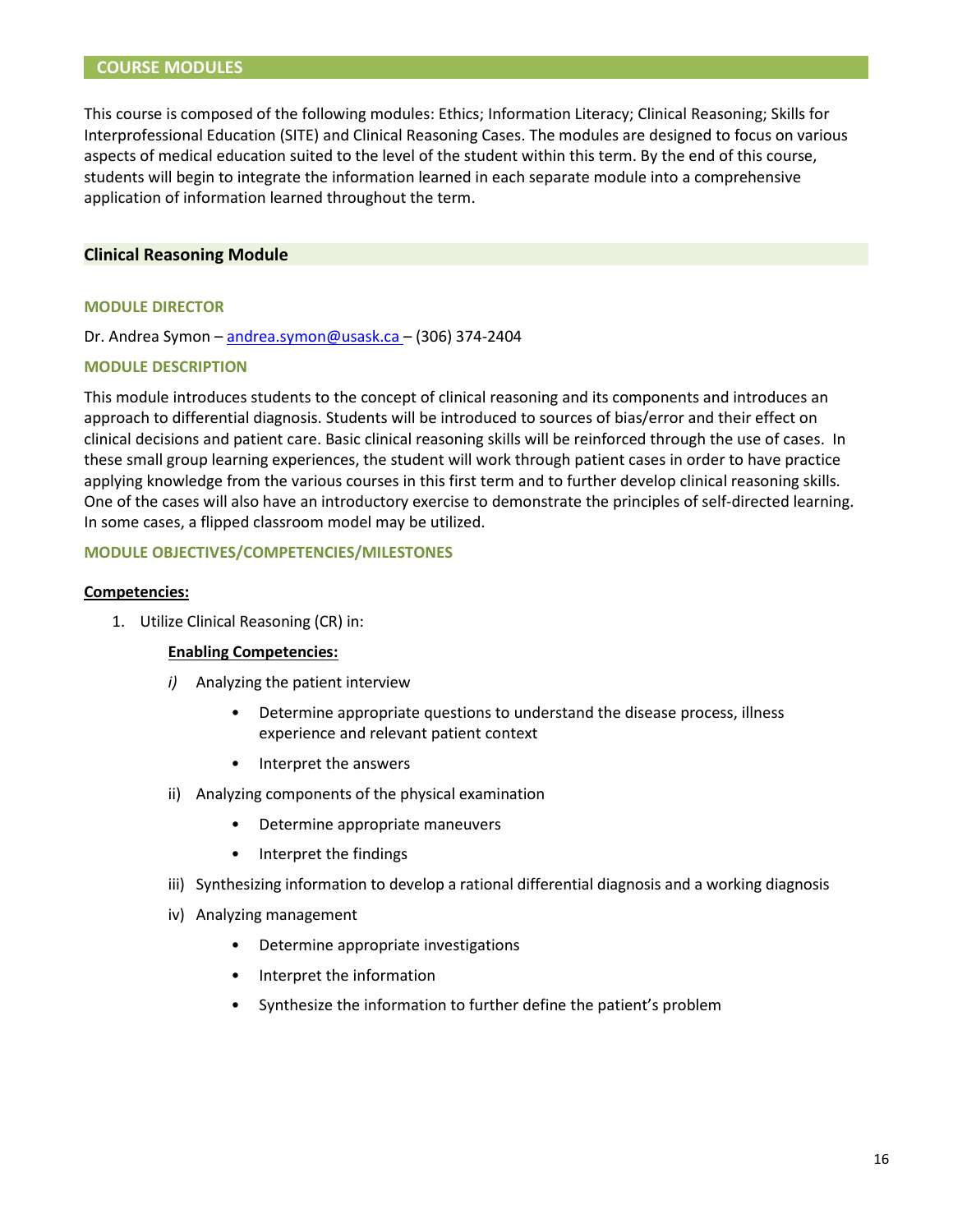- v) Analyzing diagnostic errors
	- Identify common errors in information gathering and synthesis
	- Develop strategies to decrease errors in diagnosis
- 2. Utilize the Patient-Centered Clinical Method (PCCM) to integrate illness experience and patient context into active shared decision-making around management.
- 3. Demonstrate self-directed learning.

#### **MODULE ASSESSMENT**

Satisfactory completion of this module will be based on questions found within the clinical reasoning Cases. The details for this assessment will be posted on **Canvas**. Please refer to the assessment breakdown above. Satisfactory completion of this module will be based on the student's participation in the small group sessions and completion of questions within the Cases.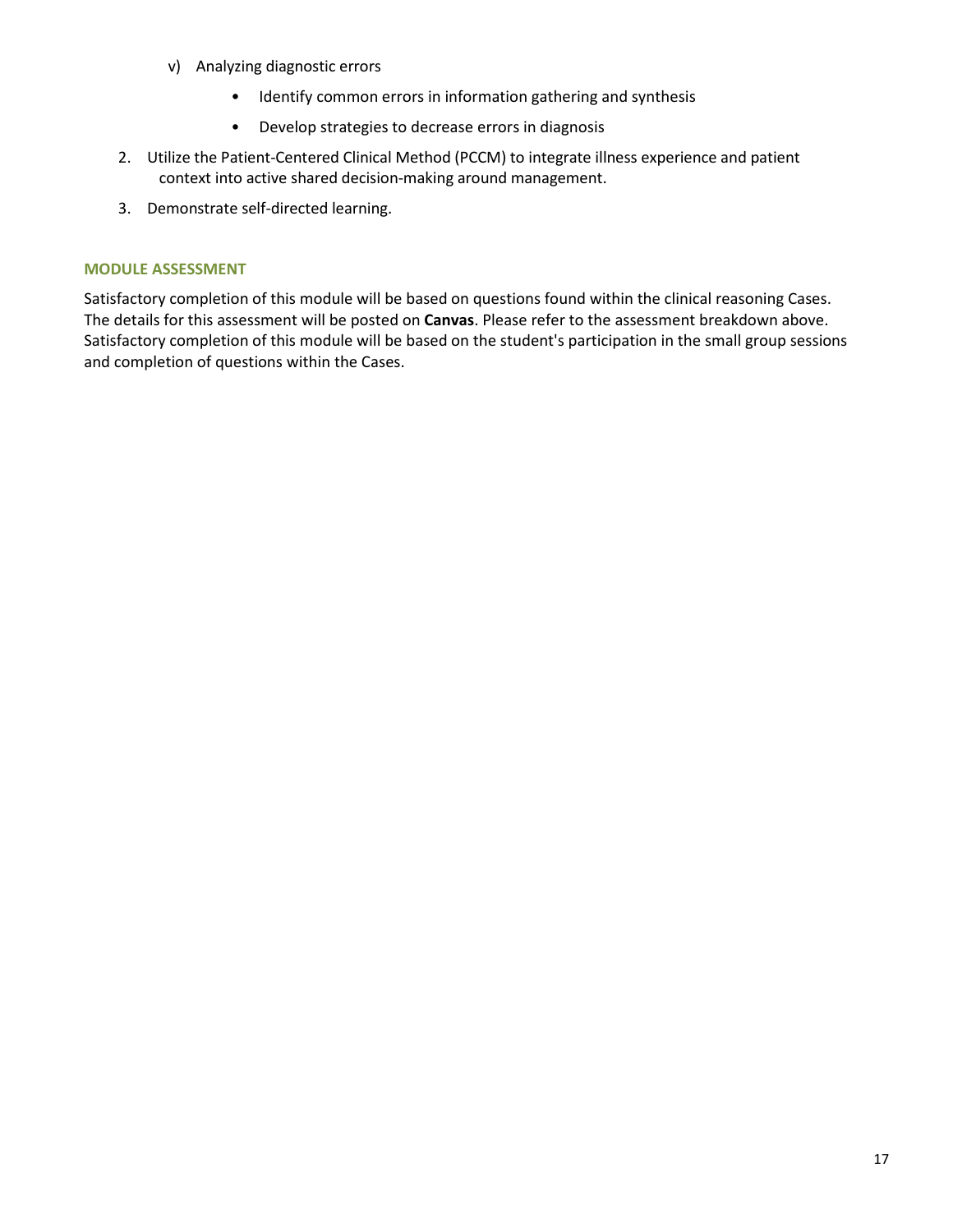# **Ethics**

#### **MODULE DIRECTOR**

Ryan Meneses – [rym482@mail.usask.ca –](mailto:rym482@mail.usask.ca) (306) 491-4636

Dr. Susan Hayton (Lecturer)

#### **MODULE DESCRIPTION**

This module is designed to introduce students to basic ethical topics in medicine, and to begin analyzing problems using the principles of biomedical ethics. This analysis sets the foundation for ethical reasoning in medicine and elucidates the ethical problem.

#### **MODULE OBJECTIVES/COMPETENCIES/MILESTONES**

#### **Competency:**

3. Demonstrate Ethico-Legal Reasoning

#### **Milestones:**

By the end of the module, students will be expected to:

- 1. Identify legal and ethical principles, theories, and issues relevant to practical clinical settings.
- 2. Demonstrate knowledge of conflicting ethical principles and diverse perspectives.
- 3. Analyze legal and ethical problems in a rational and logical manner.
- 4. Recognize personal biases and the impact of the student's own morals, beliefs and values.
- 5. Propose rationally justified solutions and approaches to legal and ethical issues.

#### **MODULE DELIVERY**

Lecture-based sessions are designed to deliver information about approaches to ethical problem solving and to educate students about the legal and ethical requirements associated with certain aspects of patient care. Small group discussion sessions provide an opportunity for students to discuss and analyze ethical cases under the guidance of 1-2 facilitators and fellow classmates. Feedback will be written by facilitators and delivered to students via email.

#### **MODULE ASSESSMENT**

This assessment will focus on ethical principles, guidelines and an understanding of ethical problems in a written essay 500-750 words. The details for this assessment will be posted on **One45**. The written assignment is due **Wednesday, October 6, 2021**.

#### **RECOMMENDED RESOURCES**

Doing Right: A Practical Guide to Ethics for Medical Trainees and Physicians, 3rd Edition by Philip Hebert (Oxford University Press, Toronto, 2009, ISBN 9780199005529). The text can be purchased in the U of S Bookstore.

Sections in Case Workbook by Dr. K. Ogle on the Four Principles: Beneficence, Non-Maleficence, Autonomy, and Justice (Pages 11-17). Workbook accessible on One45.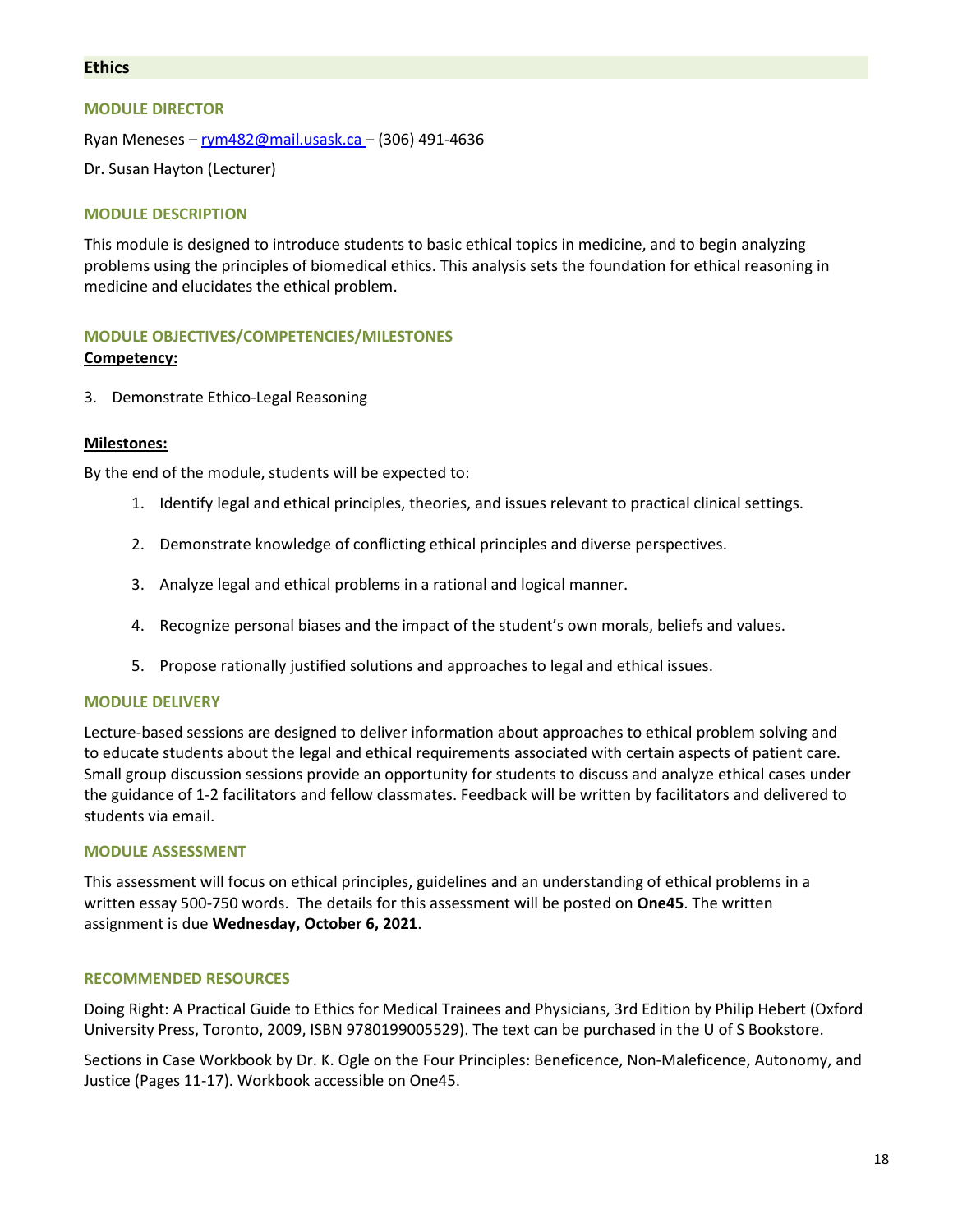# **Information Literacy Module**

#### **MODULE DIRECTOR**

Erin Watson – [erin.watson@usask.ca –](mailto:erin.watson@usask.ca) (306) 966-7327

#### **MODULE DESCRIPTION**

This module reinforces and expands upon students' existing information literacy (IL) knowledge and skills to develop IL knowledge and skills **specifically** for the medical context.

#### **MODULE OBJECTIVES/COMPETENECIES/MILESTONES**

#### **Competency:**

4. Demonstrate effective information literacy skills to find relevant information

#### **Milestones:**

- 1. Describe the publishing processes and trends.
- 2. Analyse patient websites.

#### **MODULE ASSESSMENT**

This assessment will focus on information literacy . The details for this assessment will be posted on **Canvas and One45.** Please refer to the assessment breakdown above. There will be an assignment due **September 3, 2021** on understanding scholarly publications. The final assignment will involve evaluating a patient education web site and will be due **November 15, 2021.**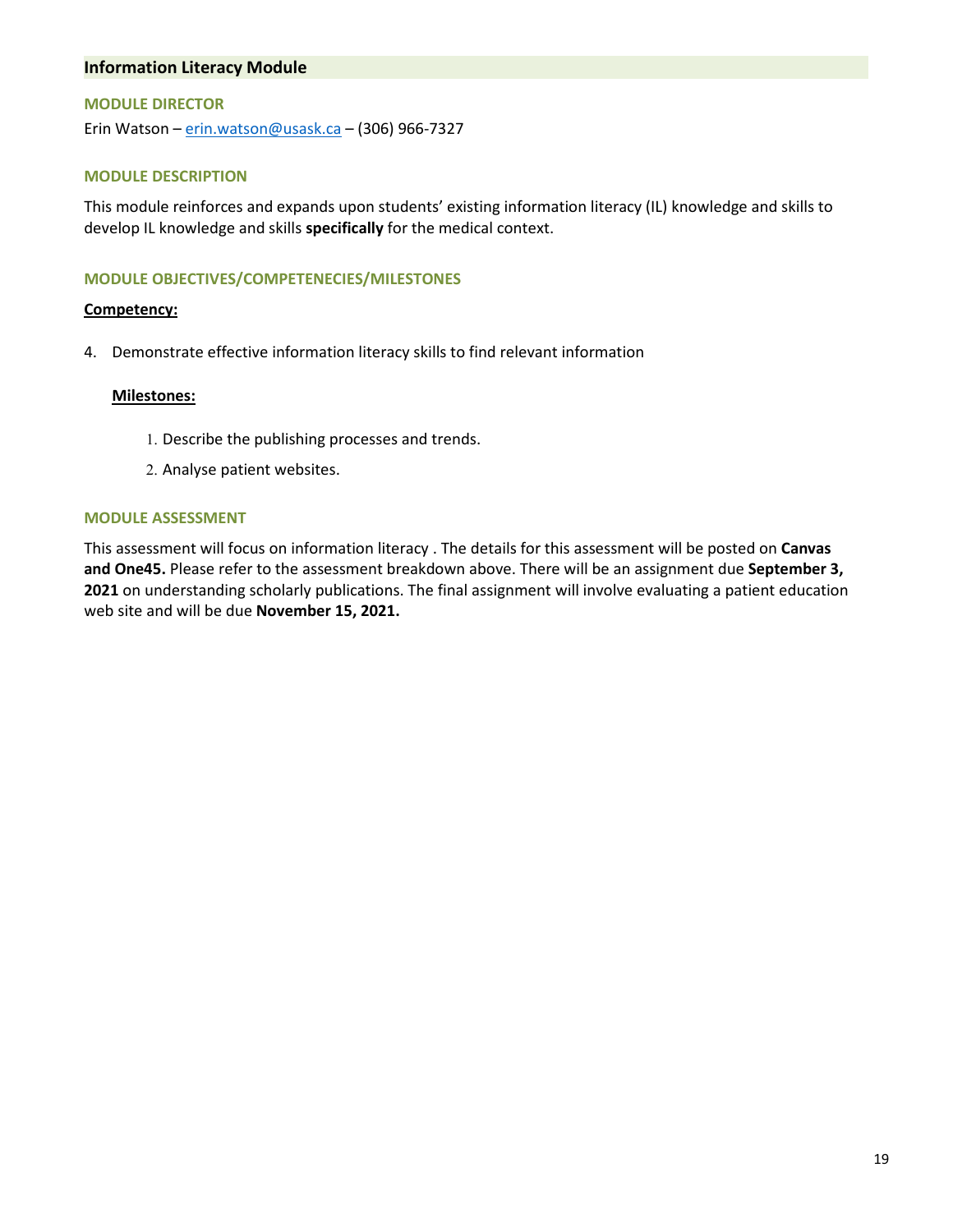# **Skills for Interprofessional Education 1.1 (SITE)**

#### **MODULE DIRECTORS**

Sean Polreis [– sean.polreis@usask.ca –](mailto:sean.polreis@usask.ca) (306) 966-1311

Module Administrative Coordinator – TBA

#### **MODULE DESCRIPTION**

Health professions' students work in teams to gain knowledge and experience in Interprofessional Collaboration, using a Skills for InterProfessional Team Effectiveness (SITE) approach. IPECT is an online platform used by all USask Health Sciences learners to manage Interprofessional learning for the SITE sessions.

Some of the key components of the National Competency Framework established by the Canadian Interprofessional Health Collaborative (CIHC) are introduced to health professions' students participating in InterProfessional based learning. Students have an opportunity to develop knowledge, skills, attitudes and behaviours for effective interprofessional collaborative practice.

The SITE case will be released on Monday and is to be completed by Friday – as noted in the schedule above, release time is designated on a Wednesday. Details will be provided in correspondence closer to the session dates.

# **MODULE OBJECTIVES/COMPETENCIES/MILESTONES**

#### **Competency:**

8. Collaborate Effectively

#### **MODULE ASSESSMENT**

This assessment will be based on SITE activities. The details for this assessment will be posted on Canvas.. Satisfactory completion of this module will be based on the student's participation in the SITE sessions and satisfactory completion of a written assignment, due **Friday, November 12, 2021.**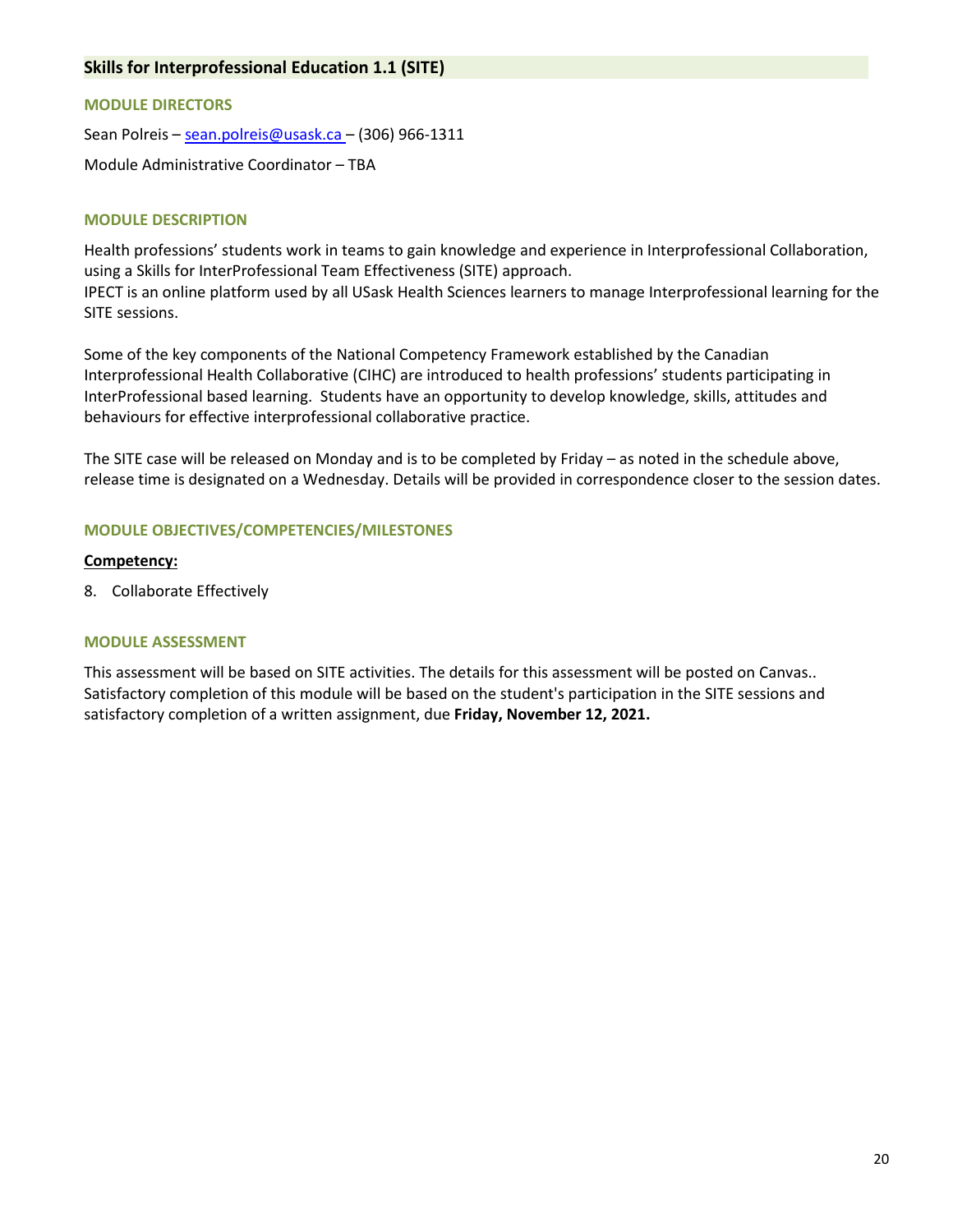#### **IMPORTANT AND RELEVANT STUDENT INFORMATION**

The following information is extremely important for student success in medical school. Please refer to the [UGME Policies p](http://medicine.usask.ca/students/undergraduate/policies.php)age and the [Student Information Guide](http://medicine.usask.ca/students/undergraduate/curriculum-schedules-objectives.php) for the following policies:

**UGME CONTACT INFORMATION EMAIL COMMUNICATIONS ETHICS AND PROFESSIONALISM PROGRAM EVALUATION GUIDELINES FOR PROVIDING FEEDBACK\ EMERGENCY PROCEDURES MD PROGRAM ATTENDANCE POLICY ASSESSMENT POLICY PROMOTION STANDARDS CONFLICT OF INTEREST NON-INVOLVEMENT OF HEALTH CARE PROVIDERS IN STUDENT ASSESSMENT APPEALS PROCEDURES STUDENT DISCRIMINATION, HARRASSMENT, AND MISTREATMENT PROCEDURE ACCOMMODATION OF STUDENTS WITH DISABILITIES** 

**TECHNICAL STANDARDS – ESSENTIAL SKILLS AND ABILITIES REQUIRED FOR THE STUDY OF MEDICINE <https://medicine.usask.ca/policies/com-technical-standards.php#relatedForms>**

**OFFICE OF STUDENT AFFAIRS**

l

**Where a specific College of Medicine policy or procedure does not exist, the College refers to the U of S Academic Courses Policy at<http://policies.usask.ca/policies/academic-affairs/academic-courses.php>**

# **UNDERGRADUATE MEDICAL EDUCATION ASSIGNMENT SUBMISSION POLICY**

Any assignment submitted after 23:59 SK time on the specified date is deemed late (unless otherwise specified).

All due dates or timelines for assignment submission are published in the student course syllabus<sup>1</sup>.

A late assignment may still be submitted up to three consecutive calendar days (72 hours) from the original deadline for that assessment. The assignment must be submitted to the appropriate year Administrative Coordinator in Saskatoon, or the Pre-Clerkship Coordinator in Regina for years 1-2. Years 3-4 must submit to the Rotation Coordinator. The student, if submitting a late assignment that is deemed to be at or above the pass mark for that assignment will receive the pass mark for the assignment. If it is assessed as below the pass mark, the student will receive the actual grade assigned for the assignment.

Any late assignments not submitted by 23:59 on the third day will receive a mark of 0%. After this period, all mandatory assignments must still be submitted, or the student will be deemed to be missing a course component, which will result in an incomplete course. Subsequent academic consequences will be determined at the promotions committee meetings.

 $1$  Canvas routinely updates their systems on certain Wednesday evenings. In the event that Canvas is down for scheduled maintenance or due to technical difficulties, assignments are to be submitted by 0900 the following morning.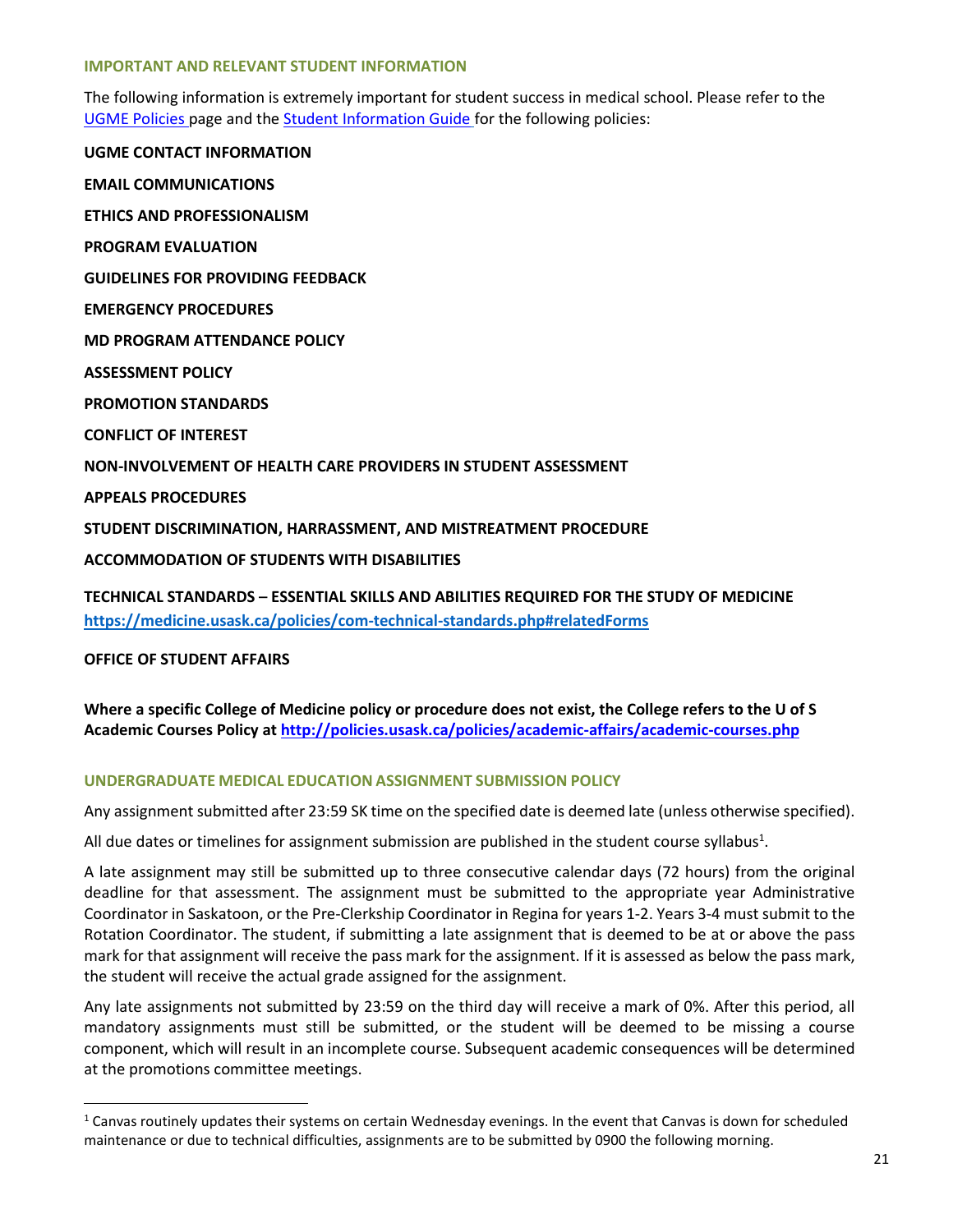In addition to the consequences specified herein, students submitting mandatory assignments late should anticipate a meeting to discuss professionalism, which may result in associated documentation.

**All requests for a deferral of an assignment due date must be received a minimum of 72 hours prior to the deadline.** All such requests must be sent to the Course Director or Rotation Coordinator and copied to the relevant Administrative Coordinator. The course director, in consultation with the year chair and appropriate course/module/rotation director will make a final decision and notify the student of the outcome. Exceptional, unforeseen circumstances will be considered on an individual basis as above.

# **CITATION FORMAT**

Unless otherwise specified by the course or module director, the expected citation format is that of the International Committee of Medical Journal Editors (ICMJE). Examples of this citation format are available at [www.nlm.nih.gov/bsd/uniform\\_requirements.html](http://www.nlm.nih.gov/bsd/uniform_requirements.html)

#### **PROFESSIONALISM**

Students can be deemed unsuccessful on any course assessment for not achieving course expectations of professionalism. This would include, but is not limited to, any unapproved absences from a mandatory session, and/or submission of late assignments. Students failing to meet professional expectations in the course should anticipate a meeting with the Module/Course Directors and/or Year Chair to discuss the concern, which may result in associated documentation. For further information on professionalism, please refer to the UGME Procedures for Concerns with Medical Student Professional Behavior.

<http://medicine.usask.ca/policies/professionalism-standard-operating-procedure.php>

#### **RECORDING OF THE LECTURES**

Most lectures will be recorded and posted to the course Canvas site under Course Materials. However, each lecturer reserves the right to choose whether or not their lectures will be recorded. Lecture recordings are not intended to be a replacement for attending the session but rather to enhance understanding of the concepts.

Please remember that course recordings belong to your instructor, the University, and/or others (like a guest lecturer) depending on the circumstance of each session, and are protected by copyright. Do not download, copy, or share recordings without the explicit permission of the instructor.

For questions about recording and use of sessions in which you have participated, including any concerns related to your privacy, please contact the UGME administrative coordinator for this course. More information on class recordings can be found in the Academic Courses Policy [https://policies.usask.ca/policies/academic](https://policies.usask.ca/policies/academic-affairs/academic-courses.php#5ClassRecordings)[affairs/academic-courses.php#5ClassRecordings.](https://policies.usask.ca/policies/academic-affairs/academic-courses.php#5ClassRecordings)

#### **REQUIRED VIDEO USE:**

At times in this course you may be required to have your video on during video conferencing sessions, in order to support observation of skills, to support group learning activities, or for exam invigilation. It will be necessary for you to use of a webcam built into or connected to your computer. For questions about use of video in your sessions, including those related to your privacy, contact your instructor.

# **COPYRIGHT**

Course materials are provided to you based on your registration in a class, and anything created by your professors and instructors is their intellectual property and cannot be shared without written permission. If materials are designated as open education resources (with a creative commons license) you can share and/or use in alignment with the [CC license.](https://openpress.usask.ca/authoring/chapter/creative-commons-licenses/) This includes exams, PowerPoint/PDF slides and other course notes. Additionally, other copyright-protected materials created by textbook publishers and authors may be provided to you based on license terms and educational exceptions in the Canadian Copyright Act (see [http://laws-lois.justice.gc.ca/eng/acts/C-](http://laws-lois.justice.gc.ca/eng/acts/C-42/index.html)[42/index.html\).](http://laws-lois.justice.gc.ca/eng/acts/C-42/index.html)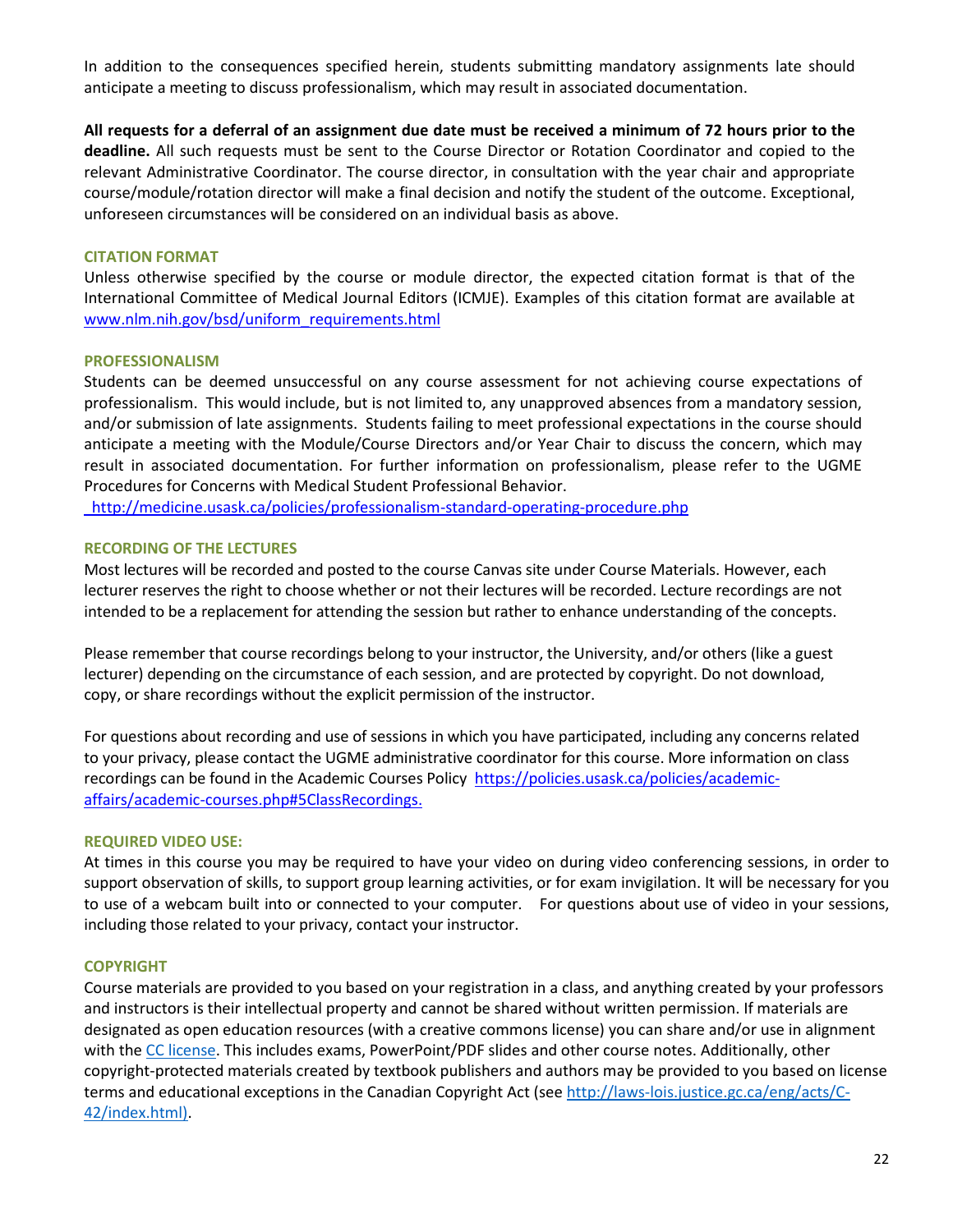# **Before you copy or distribute others' copyright-protected materials, please ensure that your use of the materials is covered under the University's Fair Dealing Copyright Guidelines available**

**a[t https://library.usask.ca/copyright/general-information/fair-dealing-guidelines.php](https://library.usask.ca/copyright/general-information/fair-dealing-guidelines.php)**. For example, posting others' copyright-protected materials on the open web is not covered under the University's Fair Dealing Copyright Guidelines, and doing so requires permission from the copyright holder.

For more information about copyright, please visit [https://library.usask.ca/copyright/index.phpw](https://library.usask.ca/copyright/index.php)here there is information for students available at [https://library.usask.ca/copyright/students/rights.php,](https://library.usask.ca/copyright/students/rights.php) or contact the University's Copyright Coordinator a[t mailto:copyright.coordinator@usask.ca](mailto:copyright.coordinator@usask.ca) or 306-966-8817.

# **INTEGRITY DEFINED (FROM THE OFFICE OF THE UNIVERSITY SECRETARY)**

Although learning in a remote context is different, the rules and principles governing academic integrity remain the same. If you ever have questions about what may or may not be permitted, ask your instructor. Students have found it especially important to clarify rules related to exams administered remotely and to follow these carefully and completely.

The University of Saskatchewan is committed to the highest standards of academic integrity [\(https://academic](https://academic-integrity.usask.ca/)[integrity.usask.ca/\)](https://academic-integrity.usask.ca/). Academic misconduct is a serious matter and can result in grade penalties, suspension, and expulsion.

# **Prepare for Integrity**

Students are expected to act with academic integrity.

- Students are encouraged to complete the Academic Integrity Tutorial to understand the fundamental values of academic integrity and how to be a responsible scholar and member of the USask community (tutorial link: [https://libguides.usask.ca/AcademicIntegrityTutorial\)](https://libguides.usask.ca/AcademicIntegrityTutorial) .
- Students can access campus resources that support development of study skills, time and stress management, and ethical writing practices important for maintaining academic integrity and avoiding academic misconduct.

# **Responses to Misconduct**

Students are expected to be familiar with the academic misconduct regulations

[\(https://governance.usask.ca/student-conduct-appeals/academic-misconduct.php#About\)](https://governance.usask.ca/student-conduct-appeals/academic-misconduct.php#About).

- Definitions appear in Section II of the academic misconduct regulations.
- The academic misconduct regulations apply regardless of type of assessment or presence of supervision during assessment completion.
- Students are advised to ask for clarification as to the specific expectations and rules for assessments in all of their courses.
- Students are urged to avoid any behaviour that could result in suspicions of cheating, plagiarism, misrepresentation of facts. Students should note that posting copyrighted course materials (e.g., notes, questions, assignments or exams) to third party websites or services or other forum or media without permission is an academic or non-academic misconduct offense.

Non-academic offenses are dealt with under the Standard of Student Conduct in NonAcademic Matters and [Regulations and Procedures for Resolution of Complaints and Appeals.](https://governance.usask.ca/student-conduct-appeals/non-academic-misconduct.php)

# **EXAMINATIONS WITH ACCESS AND EQUITY SERVICES (AES)**

Students who have disabilities (learning, medical, physical, or mental health) are strongly encouraged to register with Access and Equity Services (AES) if they have not already done so. Students who suspect they may have disabilities should contact the Student Affairs Coordinator at the Office of Student Affairs (OSA) for advice and referrals. In order to access AES programs and supports, students must follow AES policy and procedures. For more information, [www.students.usask.ca/aes](http://www.students.usask.ca/aes) or contact AES at (306) 966-7273 o[r aes@usask.ca.](mailto:aes@usask.ca)

Students registered with AES may request alternative arrangements for mid-term and final examinations.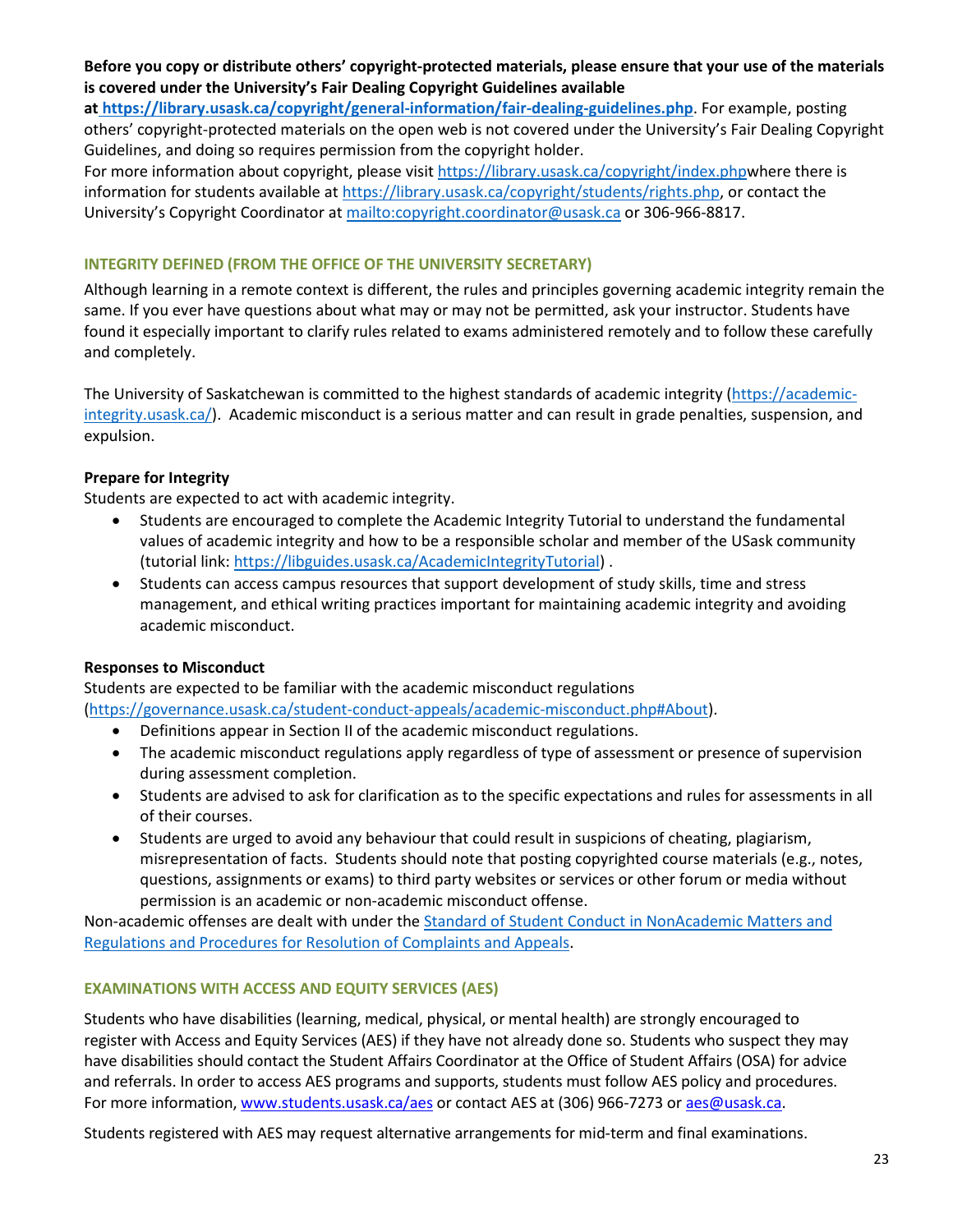Students must arrange such accommodations through the Office of Student Affairs (OSA) by the stated deadlines. Instructors shall provide the examinations for students who are being accommodated by the deadlines established by AES.

# **STUDENT SUPPORTS**

# **COLLEGE OF MEDICINE, OFFICE OF STUDENT AFFAIRS**

Student Affairs offers confidential support and advocacy at arm's length from the academic offices.

For more information please contact:

COM Student Affairs Coordinator (Saskatoon), Edith Conacher a[t edith.conacher@usask.ca](mailto:edith.conacher@usask.ca) or (306) 966-4751

COM and the School of Rehabilitation Science Coordinator (Saskatoon), Bev Digout a[t bev.digout@usask.ca o](mailto:bev.digout@usask.ca)r (306) 966-8224

Administrative Assistant (Saskatoon), Kacia Whilby at [kacia.whilby@usask.ca](mailto:kacia.whilby@usask.ca) or (306) 966-7331

# **ACADEMIC HELP FOR STUDENTS**

The University Library offers a range of learning and academic support to assist USask undergrad and graduate students. For information on specific services, please see the Learning page on the Library web site [https://library.usask.ca/support/learning.php.](https://library.usask.ca/support/learning.php) Remote learning support informatio[n https://students.usask.ca/remote-learning/index.php](https://students.usask.ca/remote-learning/index.php) Class and study tips<https://students.usask.ca/remote-learning/class-and-study-tips.php> Remote learning tutorial [https://libguides.usask.ca/remote\\_learning](https://libguides.usask.ca/remote_learning) Study skills materials for online learning<https://libguides.usask.ca/studyskills> A guide on netiquette, principles to guide respectful online learning interactions [https://teaching.usask.ca/remote](https://teaching.usask.ca/remote-teaching/netiquette.php)[teaching/netiquette.php](https://teaching.usask.ca/remote-teaching/netiquette.php)

# **TEACHING, LEARNING AND STUDENT EXPERIENCE**

Teaching, Learning and Student Experience (TLSE) provides developmental and support services and programs to students and the university community. For more information, see the students' web sit[e http://students.usask.ca.](http://students.usask.ca/)

# **FINANCIAL SUPPORT**

Any student who faces challenges securing their food or housing and believes this may affect their performance in the course is urged to contact Student Central [\(https://students.usask.ca/student-central.php\)](https://students.usask.ca/student-central.php).

# **ABORIGINAL STUDENTS' CENTRE**

The Aboriginal Students' Centre (ASC) is dedicated to supporting Aboriginal student academic and personal success. The centre offers personal, social, cultural and some academic supports to Métis, First Nations, and Inuit students. The centre is also dedicated to intercultural education, brining Aboriginal and non-Aboriginal students together to learn from, with and about one another in a respectful, inclusive and safe environment. Students are encouraged to visit the ASC's Facebook page [\(https://www.facebook.com/aboriginalstudentscentre/\)](https://www.facebook.com/aboriginalstudentscentre/) to learn more.

# **INTERNATIONAL STUDENT AND STUDY ABROAD CENTRE**

The International Student and Study Abroad Centre (ISSAC) supports student success and facilitates international education experiences at USask and abroad. ISSAC is here to assist all international undergraduate, graduate, exchange and English as a Second Language students in their transition to the University of Saskatchewan and to life in Canada. ISSAC offers advising and support on matters that affect international students and their families and on matters related to studying abroad as University of Saskatchewan students. Please visi[t students.usask.ca](http://students.usask.ca/) for more information.